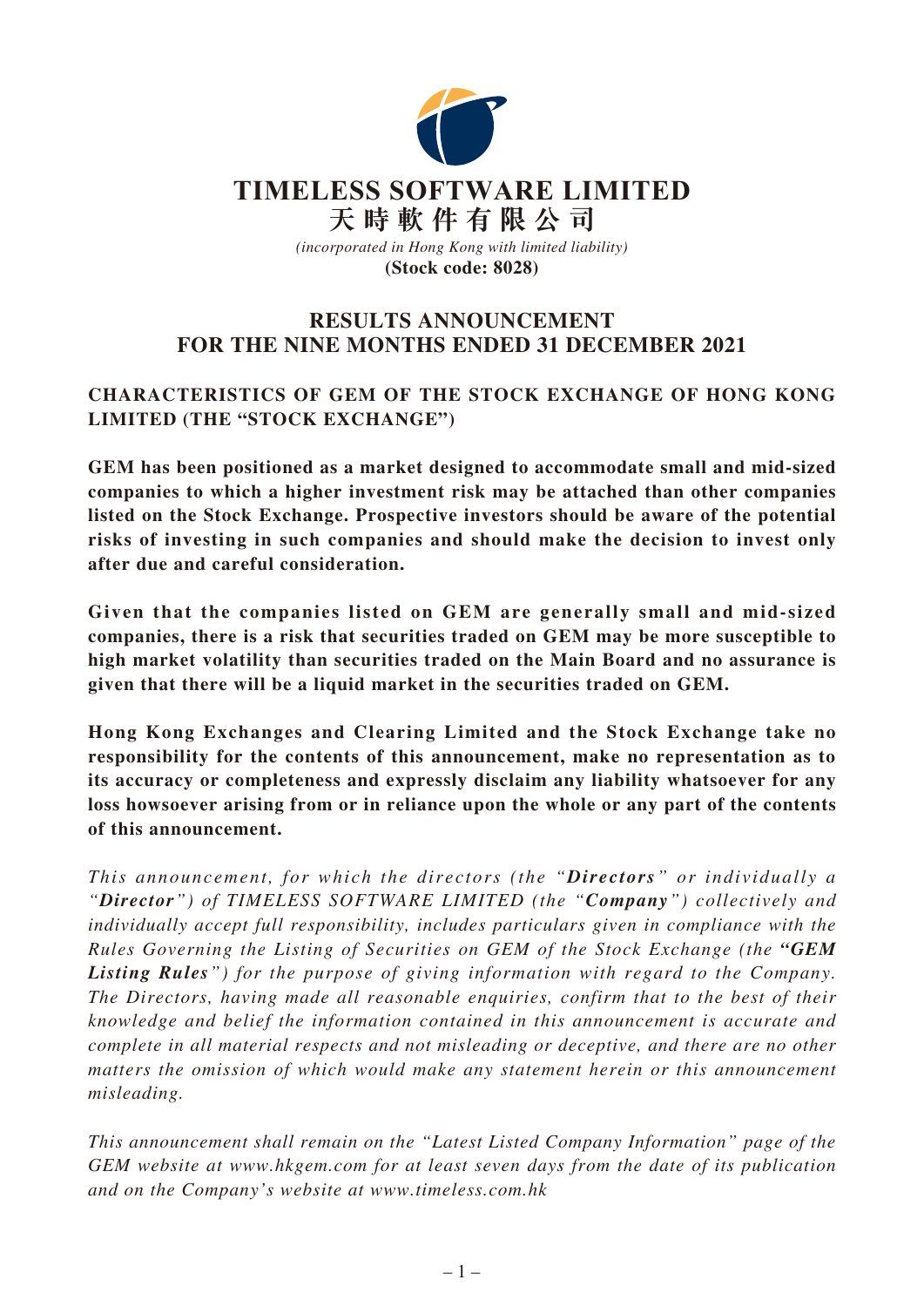The board of Directors ("**Board**") of the Company is pleased to announce the unaudited consolidated results of the Company and its subsidiaries (collectively, the "**Group**") for the nine months ended 31 December 2021 together with the comparative unaudited figures for the corresponding period in 2020 as follows:

# **CONDENSED CONSOLIDATED STATEMENT OF PROFIT OR LOSS AND OTHER**

#### **COMPREHENSIVE INCOME**

*For the nine months ended 31 December 2021*

|                                                                                               |                  | (Unaudited)                       |                  |                                  |                  |  |
|-----------------------------------------------------------------------------------------------|------------------|-----------------------------------|------------------|----------------------------------|------------------|--|
|                                                                                               |                  | Three months ended<br>31 December |                  | Nine months ended<br>31 December |                  |  |
|                                                                                               | <b>Notes</b>     | 2021<br><b>HK\$'000</b>           | 2020<br>HK\$'000 | 2021<br><b>HK\$'000</b>          | 2020<br>HK\$'000 |  |
| Revenue                                                                                       | 4                | 1,663                             | 51,609           | 80,916                           | 118,545          |  |
| Other income and gains                                                                        | 5                | 1,670                             | 1,502            | 3,884                            | 3,467            |  |
| Production costs                                                                              |                  | (201)                             | (31, 810)        | (18, 315)                        | (63, 107)        |  |
| Staff costs                                                                                   |                  | (2,317)                           | (2,862)          | (9,566)                          | (7,705)          |  |
| Depreciation and amortisation                                                                 |                  | (329)                             | (302)            | (1,888)                          | (867)            |  |
| Gain/(loss) on disposal/written off of property, plant<br>and equipment                       |                  | 3                                 | (59)             | 146                              | (175)            |  |
| (Loss)/gain on fair value changes of financial assets at<br>fair value through profit or loss |                  | (157)                             | 120              | (1,093)                          | 263              |  |
| Loss on derecognition of a financial asset at fair value                                      |                  |                                   |                  |                                  |                  |  |
| through profit or loss                                                                        |                  | (155)                             |                  | (155)                            |                  |  |
| Gain on partial disposal of interest in an associate                                          |                  | 7,271                             |                  | 7,271                            | 407              |  |
| Other operating expenses                                                                      |                  | (1,771)                           | (5,245)          | (10, 369)                        | (12,701)         |  |
| Reversal of impairment on amount due from an                                                  |                  |                                   |                  |                                  |                  |  |
| associate                                                                                     |                  | 267                               | 18<br>1,309      | 365                              | 15<br>1,272      |  |
| Share of profit of associates<br>Finance costs                                                |                  | (170)                             | (171)            | (509)                            | (513)            |  |
|                                                                                               |                  |                                   |                  |                                  |                  |  |
| Profit before tax                                                                             |                  | 5,774                             | 14,109           | 50,687                           | 38,901           |  |
| Income tax credit/(expense)                                                                   | 6                | 3,148                             | (3,835)          | (8,109)                          | (10, 436)        |  |
|                                                                                               |                  |                                   |                  |                                  |                  |  |
| Profit for the period                                                                         | $\tau$           | 8,922                             | 10,274           | 42,578                           | 28,465           |  |
| Other comprehensive income                                                                    |                  |                                   |                  |                                  |                  |  |
| Items that may be reclassified subsequently to profit<br>or loss:                             |                  |                                   |                  |                                  |                  |  |
| Exchange differences on translating foreign operations                                        |                  | 2,356                             | 3,551            | 4,131                            | 6,558            |  |
| Total comprehensive income for the period                                                     |                  | 11,278                            | 13,825           | 46,709                           | 35,023           |  |
| Profit attributable to:                                                                       |                  |                                   |                  |                                  |                  |  |
| Owners of the Company                                                                         |                  | 6,568                             | 2,489            | 12,646                           | 5,632            |  |
| Non-controlling interests                                                                     |                  | 2,354                             | 7,785            | 29,932                           | 22,833           |  |
|                                                                                               |                  |                                   |                  |                                  |                  |  |
|                                                                                               |                  | 8,922                             | 10,274           | 42,578                           | 28,465           |  |
|                                                                                               |                  |                                   |                  |                                  |                  |  |
| Total comprehensive income attributable to:                                                   |                  |                                   |                  |                                  |                  |  |
| Owners of the Company                                                                         |                  | 7,181                             | 3,412            | 13,720                           | 7,338            |  |
| Non-controlling interests                                                                     |                  | 4,097                             | 10,413           | 32,989                           | 27,685           |  |
|                                                                                               |                  | 11,278                            | 13,825           | 46,709                           | 35,023           |  |
|                                                                                               |                  | <b>HK</b> cents                   | HK cents         | <b>HK</b> cents                  | HK cents         |  |
|                                                                                               |                  |                                   |                  |                                  |                  |  |
| <b>Earnings per share</b><br>- Basic and diluted                                              | $\boldsymbol{9}$ | 0.23                              | 0.09             | 0.45                             | 0.20             |  |
|                                                                                               |                  |                                   |                  |                                  |                  |  |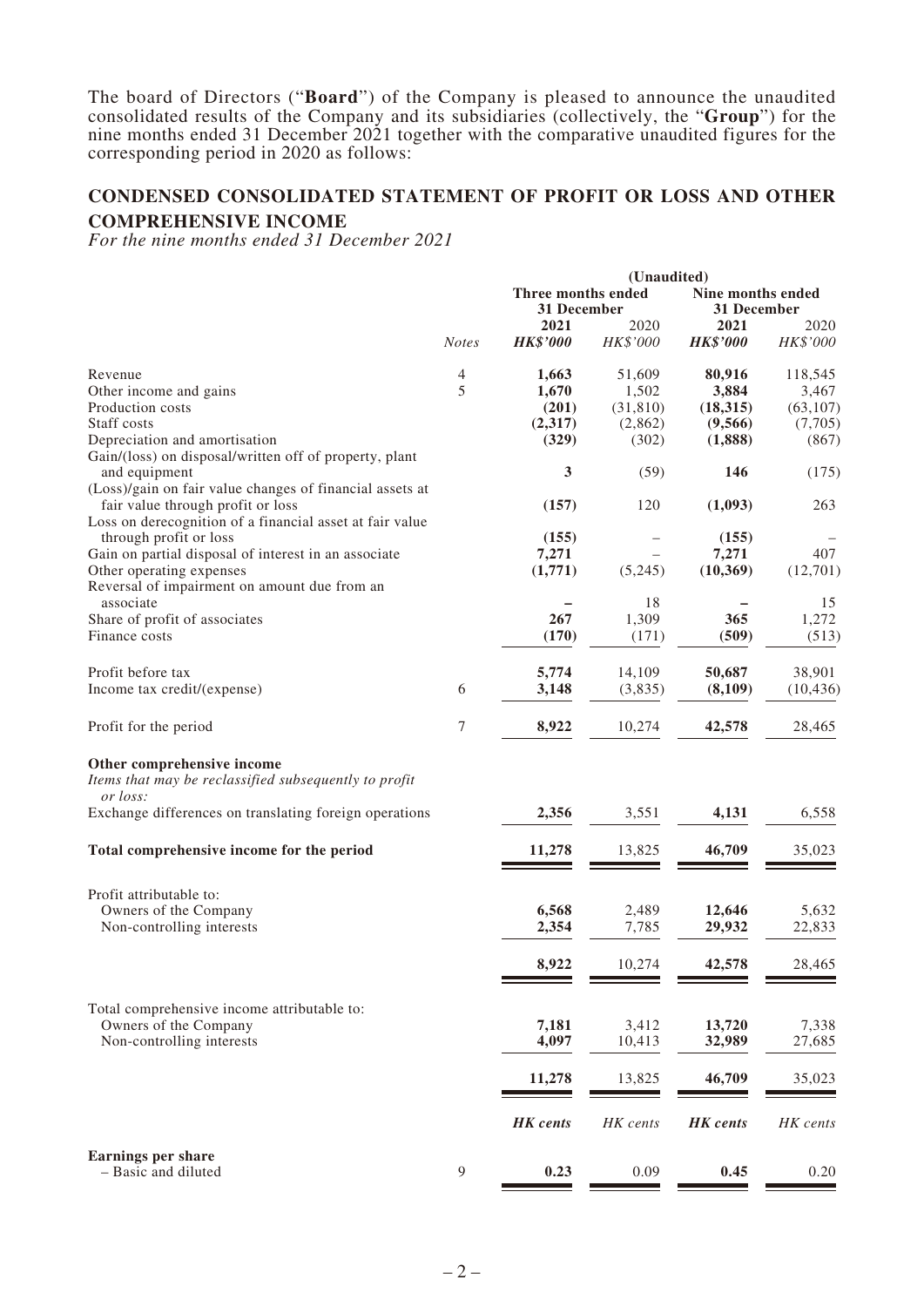# **CONDENSED CONSOLIDATED STATEMENT OF CHANGES IN EQUITY**

*For the nine months ended 31 December 2021*

|                                                        | <b>Share</b><br>capital<br>HK\$'000 | <b>Share</b><br>options<br>reserve<br>HK\$'000 | General<br>reserve<br>HK\$'000 | Property<br>revaluation<br>reserve<br>HK\$'000 | reserve<br>HK\$'000 | <b>Translation Accumulated</b><br>HK\$'000 | Attributable<br>to owners of<br>deficit the Company<br>HK\$'000 | Non-<br>controlling<br>interests<br>HK\$'000 | Total<br>HK\$'000 |
|--------------------------------------------------------|-------------------------------------|------------------------------------------------|--------------------------------|------------------------------------------------|---------------------|--------------------------------------------|-----------------------------------------------------------------|----------------------------------------------|-------------------|
| Balance at<br>1 April 2020 (Audited)                   | 906,074                             | 2,024                                          | 1,590                          | 964                                            | (6,082)             | (861, 833)                                 | 42,737                                                          | 55,768                                       | 98,505            |
| Profit for<br>the period                               |                                     |                                                |                                |                                                |                     | 5,632                                      | 5,632                                                           | 22,833                                       | 28,465            |
| Other comprehensive<br>income for<br>the period        |                                     |                                                |                                |                                                | 1,706               |                                            | 1,706                                                           | 4,852                                        | 6,558             |
| Total comprehensive<br>income for<br>the period        |                                     |                                                |                                |                                                | 1,706               | 5,632                                      | 7,338                                                           | 27,685                                       | 35,023            |
| Transfer to reserve                                    |                                     |                                                | 620                            |                                                |                     | (620)                                      |                                                                 |                                              |                   |
| Dividend paid to non-<br>controlling interests         |                                     |                                                |                                |                                                |                     |                                            |                                                                 | (13, 130)                                    | (13, 130)         |
| Acquisition of non-<br>controlling interests           |                                     |                                                |                                |                                                |                     | (129)                                      | (129)                                                           | 129                                          |                   |
| Balance at<br>31 December 2020<br>(Unaudited)          | 906,074                             | 2,024                                          | 2,210                          | 964                                            | (4, 376)            | (856,950)                                  | 49,946                                                          | 70,452                                       | 120,398           |
| <b>Balance</b> at<br>1 April 2021 (Audited)            | 906,074                             | 1,986                                          | 2,205                          | 964                                            | (3,882)             | (854, 563)                                 | 52,784                                                          | 82,495                                       | 135,279           |
| Profit for<br>the period                               |                                     |                                                |                                |                                                |                     | 12,646                                     | 12,646                                                          | 29,932                                       | 42,578            |
| Other comprehensive<br>income for<br>the period        |                                     |                                                |                                |                                                | 1,074               |                                            | 1,074                                                           | 3,057                                        | 4,131             |
| <b>Total comprehensive</b><br>income for<br>the period |                                     |                                                |                                |                                                | 1,074               | 12,646                                     | 13,720                                                          | 32,989                                       | 46,709            |
| Lapse of<br>share options                              |                                     | (239)                                          |                                |                                                |                     | 239                                        |                                                                 |                                              |                   |
| Dividend paid to non-<br>controlling interests         |                                     |                                                |                                |                                                |                     |                                            |                                                                 | (19, 278)                                    | (19, 278)         |
| <b>Balance</b> at<br>31 December 2021<br>(Unaudited)   | 906,074                             | 1,747                                          | 2,205                          | 964                                            | (2,808)             | (841, 678)                                 | 66,504                                                          | 96,206                                       | 162,710           |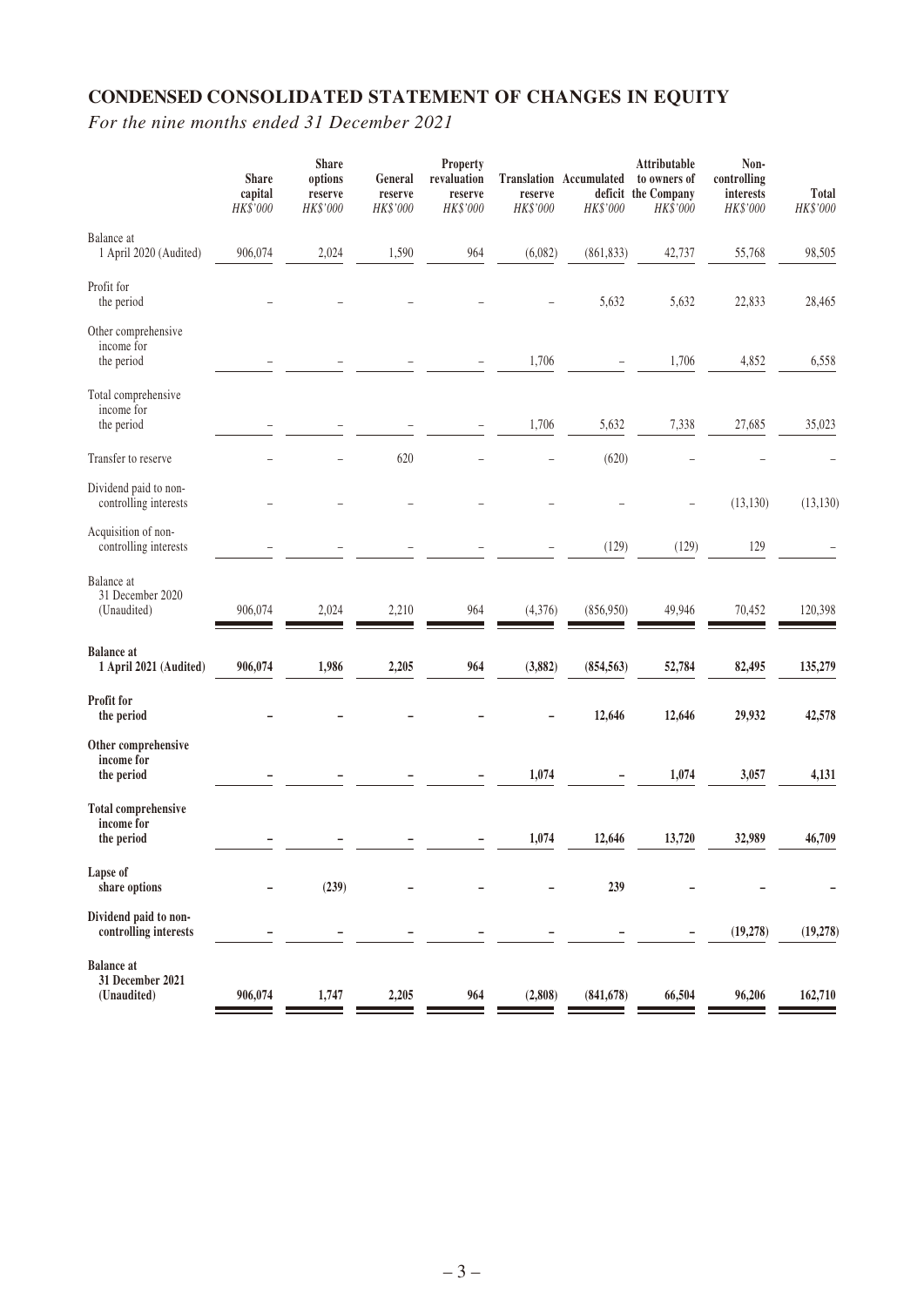#### **NOTES TO THE CONDENSED CONSOLIDATED FINANCIAL STATEMENTS**

*For the nine months ended 31 December 2021*

#### **1. GENERAL INFORMATION**

The Company is a limited liability company incorporated in Hong Kong and its shares are listed on GEM of the Stock Exchange. The address of its registered office and principal place of business is Room 2208, 118 Connaught Road West, Hong Kong.

The Company acts as an investment holding company. The Group is principally engaged in (i) the exploration and exploitation of mines ("**Mining Business**"); and (ii) research, development and sale agency of bio and nano materials products as well as investments in startup fund, software maintenance and development services ("**Other Business**"). In addition to these operating segments, the Group has investments in various projects including e-sports tournament services, nano applications as well as smart farming solutions and services through its associates.

These unaudited condensed consolidated financial statements are presented in Hong Kong dollars ("**HK\$**"), which is the same as the functional currency of the Company. These unaudited condensed consolidated financial statements have been reviewed by the audit committee of the Company and were approved for issue by the Board on 27 January 2022.

#### **2. BASIS OF PREPARATION**

These unaudited condensed consolidated financial statements for the nine months ended 31 December 2021 have been prepared in accordance with the applicable disclosure requirements of the GEM Listing Rules. These unaudited condensed consolidated financial statements do not include all information and disclosures required in a full set of financial statements prepared in accordance with Hong Kong Financial Reporting Standards ("**HKFRSs**"), and should be read in conjunction with the Group's annual financial statements for the year ended 31 March 2021.

The unaudited condensed consolidated financial statements have been prepared on the historical cost basis, except for an investment property and certain financial instruments that are measured at fair values at the end of the reporting period.

The preparation of these unaudited condensed financial statements requires management to make judgements, estimates and assumptions that affect the application of accounting policies and the reported amounts of assets and liabilities, income, and expense. Actual results may differ from these estimates.

The financial information relating to the year ended 31 March 2021 included in these financial statements as comparative information does not constitute the Company's statutory annual consolidated financial statements for that financial year but is derived from those financial statements. Further information relating to these statutory financial statements required to be disclosed in accordance with section 436 of the Companies Ordinance (Cap. 622, Laws of Hong Kong) is as follows:

The Company has delivered the financial statements for the year ended 31 March 2021 to the Registrar of Companies in accordance with section 662(3) of, and Part 3 of Schedule 6 to, the Companies Ordinance (Cap. 622, Laws of Hong Kong). The Company's auditor has reported on the financial statements for the year ended 31 March 2021. The auditor's report was unqualified; did not include a reference to any matter to which the auditor drew attention by way of emphasis without qualifying its report; and did not contain a statement under section 406(2), 407(2) or (3) of the Companies Ordinance (Cap. 622, Laws of Hong Kong).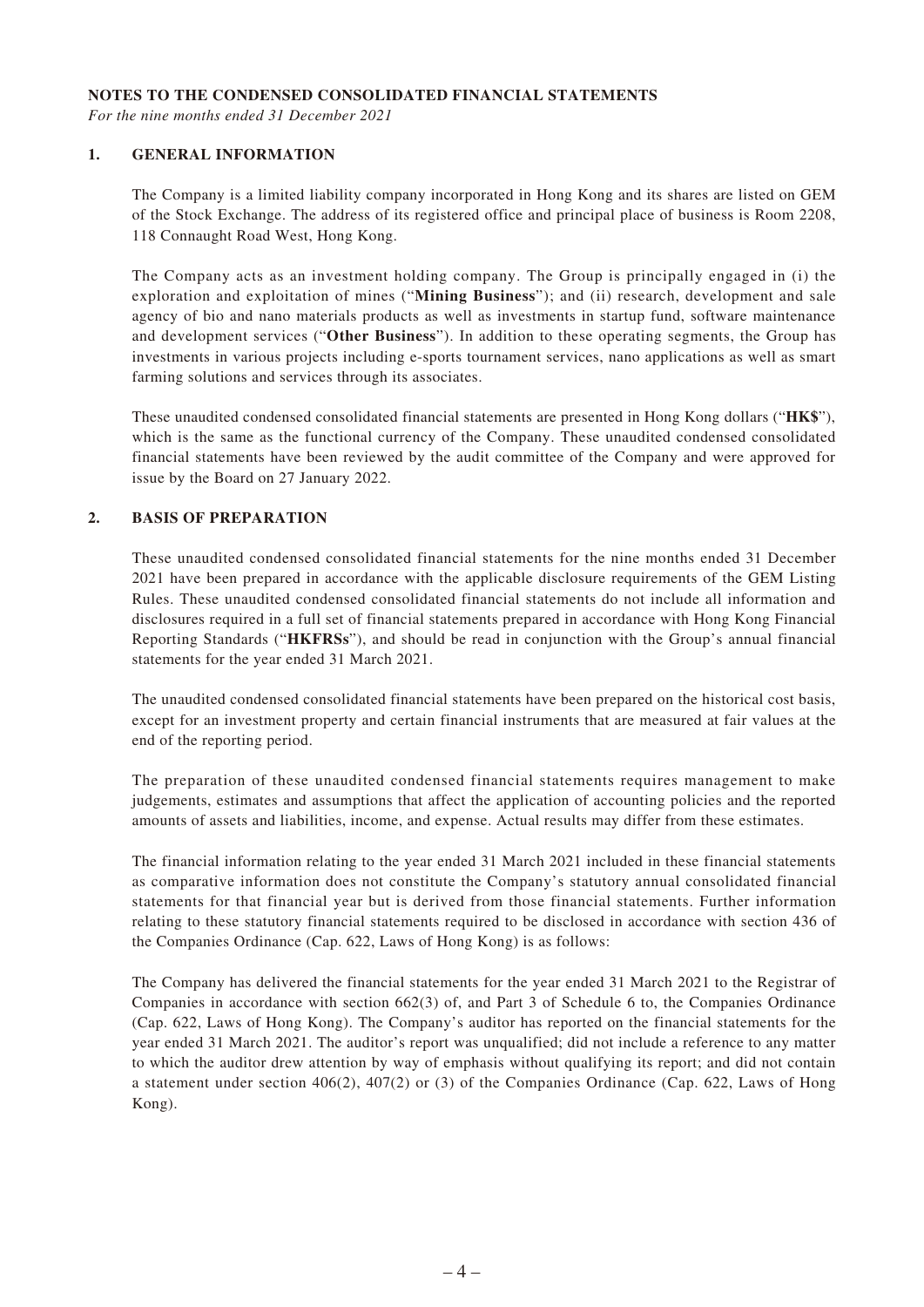#### **3. SIGNIFICANT ACCOUNTING POLICIES**

The accounting policies and method of computation used in these unaudited condensed consolidated financial statements for the nine months ended 31 December 2021 are the same as those followed in the Group's audited consolidated financial statements for the year ended 31 March 2021, except for those related to new or revised HKFRSs effective for the first time for the periods beginning on or after 1 April 2021. The adoption of such new or revised HKFRSs during the nine months ended 31 December 2021 has had no material impact on the Group's financial performance and positions for the nine months ended 31 December 2021 and 2020 and/or on the disclosures set out in these unaudited condensed consolidated financial statements.

The Group has not early adopted any new and revised HKFRSs that has been issued but not yet effective in the current accounting period.

#### **4. REVENUE AND SEGMENT INFORMATION**

Information reported to the Board, being the chief operating decision maker ("**CODM**"), for the purposes of resource allocation and assessment of segment performance focuses on types of goods or services delivered or provided. These operating divisions are the basis upon which the information that is regularly reviewed by the CODM is prepared and are analysed under HKFRS8 *Operating Segments*.

Specifically, the Group's reportable segments under HKFRS 8 are (i) Mining Business; and (ii) Other Business.

#### **Segment revenues and results**

The following is an analysis of the Group's revenue and results by reportable segments:

#### *For the nine months ended 31 December 2021 (Unaudited)*

| <b>Mining</b><br><b>Business</b><br><b>HK\$'000</b> | Other<br><b>Business</b><br><b>HK\$'000</b> | <b>Total</b><br><b>HK\$'000</b> |
|-----------------------------------------------------|---------------------------------------------|---------------------------------|
|                                                     |                                             |                                 |
|                                                     |                                             | 80,916                          |
| 45,398                                              | 199                                         | 45,597                          |
|                                                     |                                             | 2,695                           |
|                                                     |                                             | 896                             |
|                                                     |                                             | (4,526)                         |
|                                                     |                                             | 146                             |
|                                                     |                                             |                                 |
|                                                     |                                             | (1,093)                         |
|                                                     |                                             |                                 |
|                                                     |                                             | (155)                           |
|                                                     |                                             | 7,271                           |
|                                                     |                                             | 365                             |
|                                                     |                                             | (509)                           |
|                                                     |                                             | 50,687                          |
|                                                     | 80,553                                      | 363                             |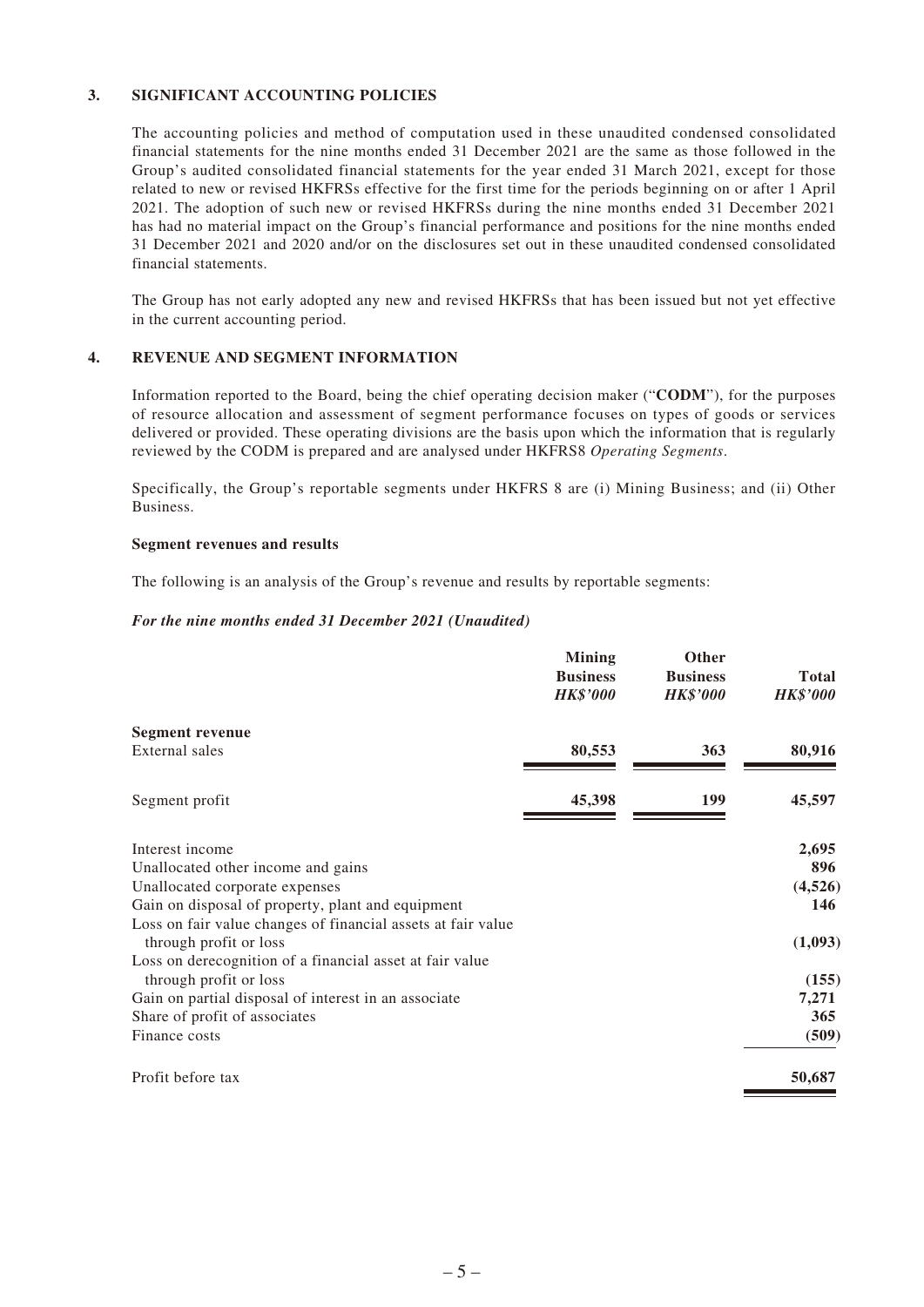### *For the nine months ended 31 December 2020 (Unaudited)*

|                                                              | Mining<br><b>Business</b><br>HK\$'000 | Other<br><b>Business</b><br>HK\$'000 | Total<br>HK\$'000 |
|--------------------------------------------------------------|---------------------------------------|--------------------------------------|-------------------|
| <b>Segment revenue</b>                                       |                                       |                                      |                   |
| External sales                                               | 118,234                               | 311                                  | 118,545           |
| Segment profit                                               | 40,612                                | 566                                  | 41,178            |
| Interest income                                              |                                       |                                      | 843               |
| Unallocated other income and gains                           |                                       |                                      | 1,687             |
| Unallocated corporate expenses                               |                                       |                                      | (6,076)           |
| Loss on written off of property, plant and equipment         |                                       |                                      | (175)             |
| Gain on fair value changes of financial assets at fair value |                                       |                                      |                   |
| through profit or loss                                       |                                       |                                      | 263               |
| Gain on partial disposal of interest in an associate         |                                       |                                      | 407               |
| Reversal of impairment on amount due from an associate       |                                       |                                      | 15                |
| Share of profit of associates                                |                                       |                                      | 1,272             |
| Finance costs                                                |                                       |                                      | (513)             |
| Profit before tax                                            |                                       |                                      | 38,901            |

### **Disaggregation of revenue from contracts with customers**

|                                        | (Unaudited)<br>Nine months ended<br>31 December |          |  |
|----------------------------------------|-------------------------------------------------|----------|--|
|                                        |                                                 |          |  |
|                                        |                                                 |          |  |
|                                        | 2021                                            |          |  |
|                                        | <b>HK\$'000</b>                                 | HK\$'000 |  |
| Type of goods or services              |                                                 |          |  |
| Sales of high-grade nickel-copper ores | 80,553                                          | 59,099   |  |
| Sales of nickel concentrates           |                                                 | 49,418   |  |
| Sales of copper concentrates           |                                                 | 9,717    |  |
| Service fee income                     | 338                                             | 295      |  |
| Sales of water soluble bags            | 25                                              | 16       |  |
|                                        | 80,916                                          | 118,545  |  |
|                                        |                                                 |          |  |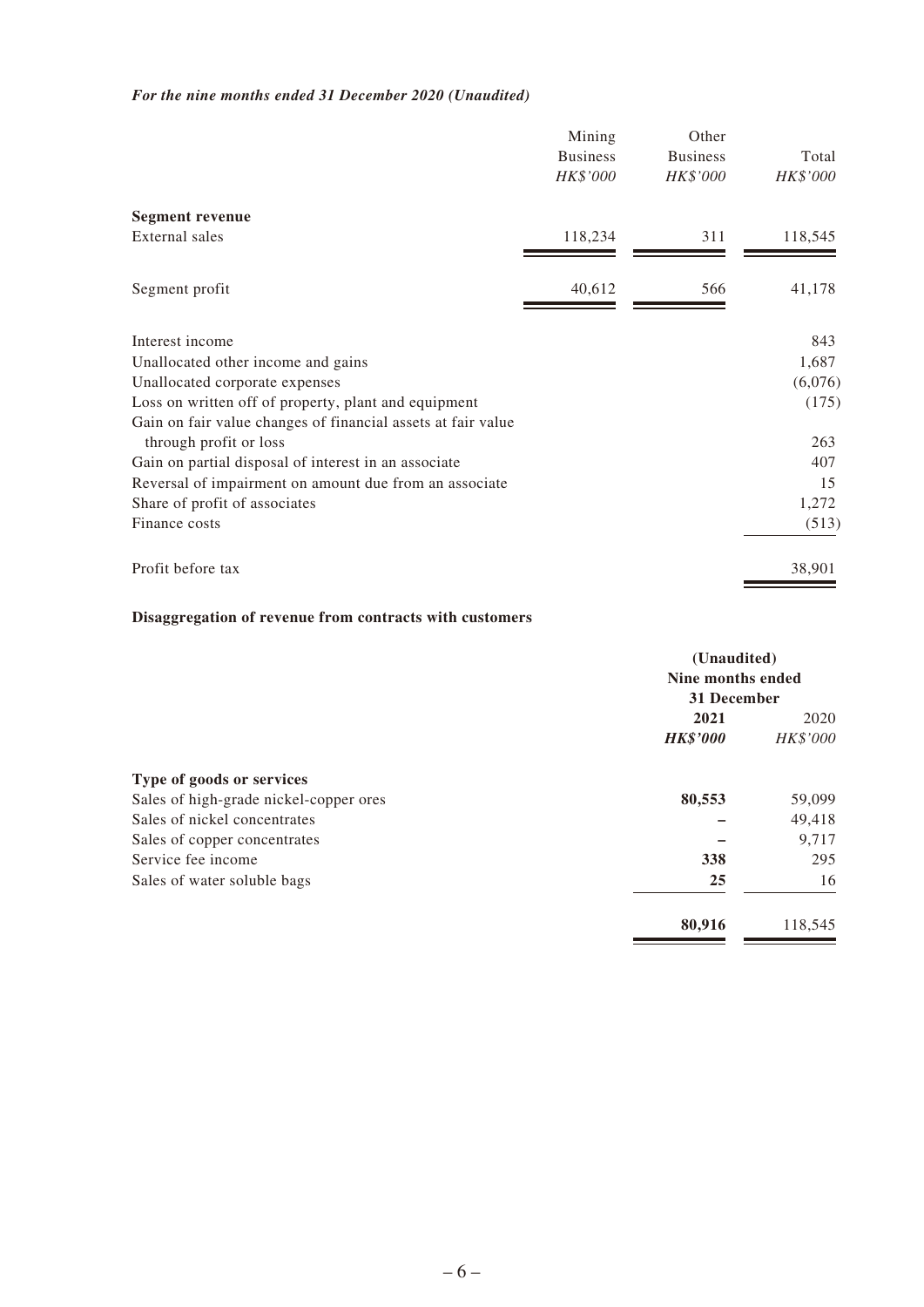|                               | (Unaudited)<br>Nine months ended<br>31 December |          |  |
|-------------------------------|-------------------------------------------------|----------|--|
|                               |                                                 |          |  |
|                               |                                                 |          |  |
|                               | 2021                                            | 2020     |  |
|                               | <b>HK\$'000</b>                                 | HK\$'000 |  |
| Timing of revenue recognition |                                                 |          |  |
| At a point in time            | 80,791                                          | 118,545  |  |
| Over time                     | 125                                             |          |  |
|                               | 80,916                                          | 118,545  |  |

The Group has contracts with customers for the sale of high-grade nickel-copper ores, nickel and copper concentrates and water soluble bags. The Group has concluded that revenue from sale of goods are recognised at the point of time when a customer obtained control of goods.

The revenue from the provision of sales agency services is recognised at a point in time when services are performed.

The revenue from the provision of management services is recognised over time when services are rendered.

#### **5. OTHER INCOME AND GAINS**

|                              |                    | (Unaudited) |                   |          |
|------------------------------|--------------------|-------------|-------------------|----------|
|                              | Three months ended |             | Nine months ended |          |
|                              | 31 December        |             | 31 December       |          |
|                              | 2021               | 2020        | 2021              | 2020     |
|                              | <b>HK\$'000</b>    | HK\$'000    | <b>HK\$'000</b>   | HK\$'000 |
| Government grants            |                    | 316         |                   | 949      |
| Dividend income              |                    |             | 750               | 750      |
| Interest income              | 1,316              | 616         | 2,695             | 843      |
| Rental income                | 48                 | 48          | 144               | 158      |
| Exchange gain                | 141                | 97          | 119               | 111      |
| Other income                 | 165                | 425         | 176               | 656      |
| Total other income and gains | 1,670              | 1,502       | 3,884             | 3,467    |
|                              |                    |             |                   |          |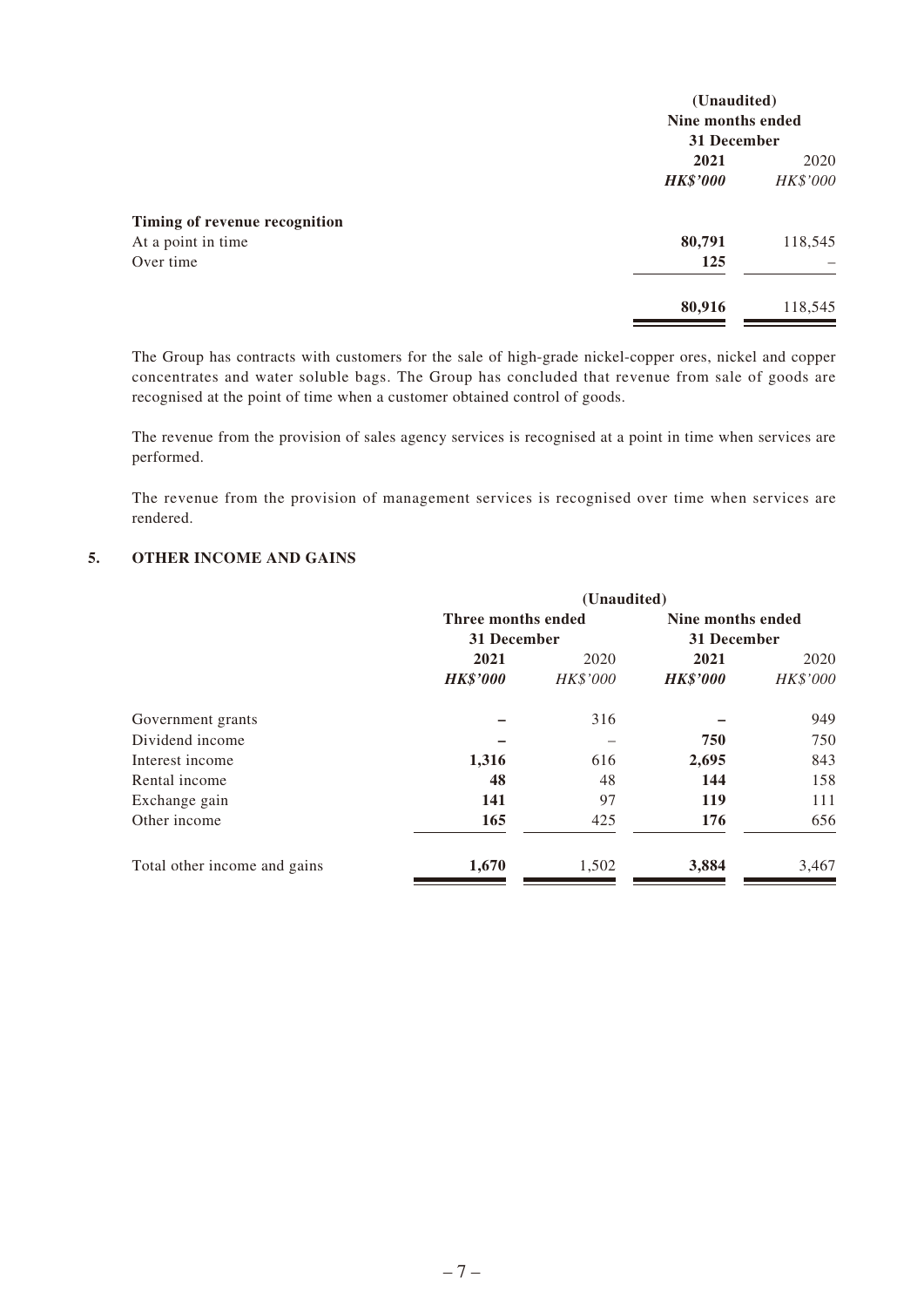#### **6. INCOME TAX (CREDIT)/EXPENSE**

|                                          | (Unaudited)        |          |                   |          |
|------------------------------------------|--------------------|----------|-------------------|----------|
|                                          | Three months ended |          | Nine months ended |          |
|                                          | 31 December        |          | 31 December       |          |
|                                          | 2021               | 2020     | 2021              | 2020     |
|                                          | <b>HK\$'000</b>    | HK\$'000 | <b>HK\$'000</b>   | HK\$'000 |
| <b>Current tax</b>                       |                    |          |                   |          |
| PRC Enterprise Income Tax                |                    |          |                   |          |
| - charge for the period                  |                    | 6,019    | 7,000             | 12,740   |
| $-$ (over)/under provision in respect of |                    |          |                   |          |
| prior periods                            | (3,682)            |          | 27                | 8        |
| - PRC withholding tax                    |                    |          | 1,062             | 750      |
| Deferred tax                             | 534                | (2,184)  | <b>20</b>         | (3,062)  |
|                                          | (3, 148)           | 3,835    | 8,109             | 10,436   |

No provision for Hong Kong profits tax has been made in the unaudited condensed consolidated financial statements as the Group had no assessable profit arising in or derived from Hong Kong for both periods.

Taxes on profits assessable elsewhere have been calculated at the rates of tax prevailing in the jurisdictions in which the Group operates. Under the Law of the PRC on Enterprise Income Tax (the "**EIT Law**") and Implementation Regulation of the EIT Law, the tax rate of the PRC subsidiaries is 25% for both periods.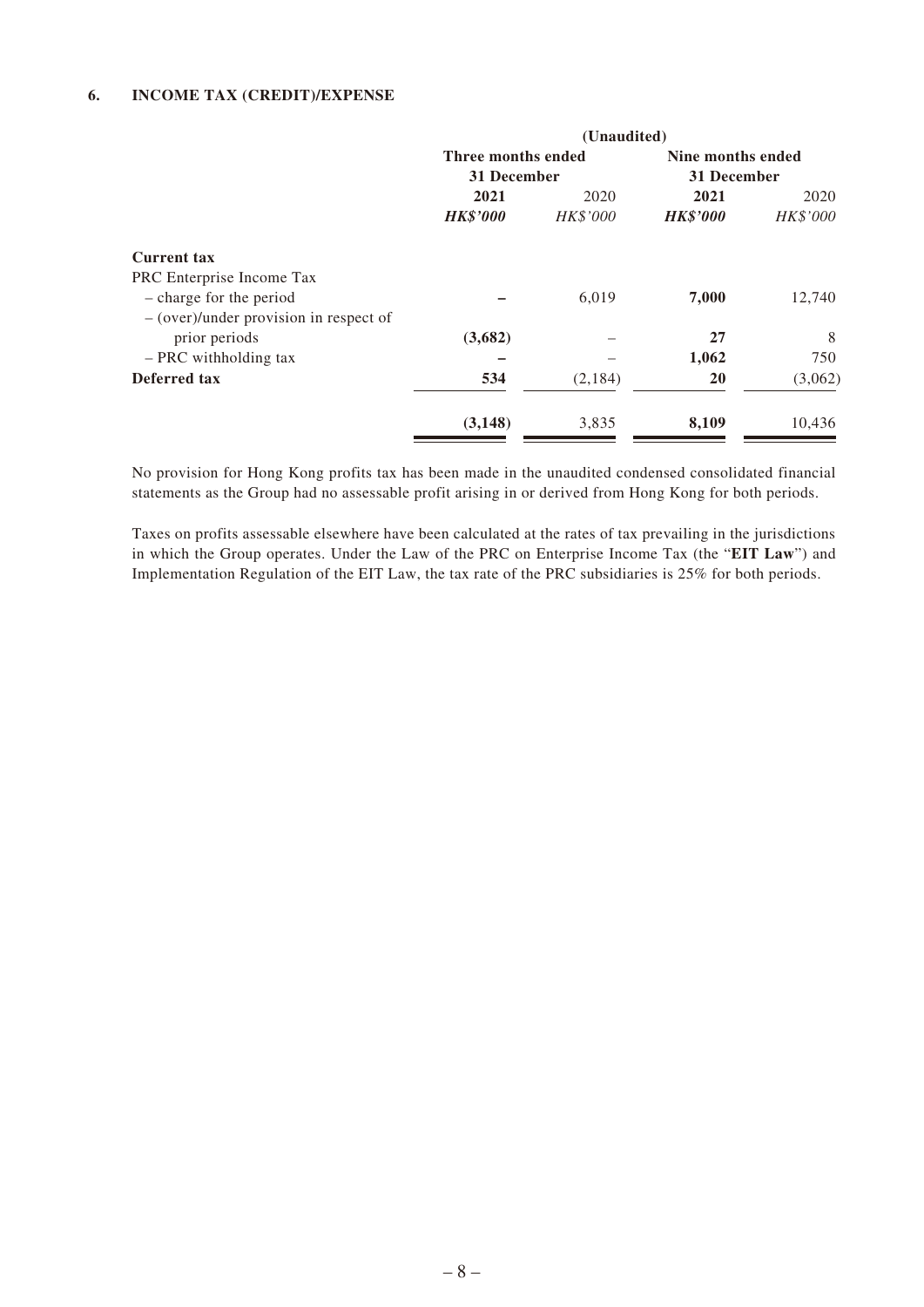### **7. PROFIT FOR THE PERIOD**

Profit for the period has been arrived at after charging/(crediting):

|                                                                                                                                           |                                   | (Unaudited)      |                                  |                  |
|-------------------------------------------------------------------------------------------------------------------------------------------|-----------------------------------|------------------|----------------------------------|------------------|
|                                                                                                                                           | Three months ended<br>31 December |                  | Nine months ended<br>31 December |                  |
|                                                                                                                                           | 2021<br><b>HK\$'000</b>           | 2020<br>HK\$'000 | 2021<br><b>HK\$'000</b>          | 2020<br>HK\$'000 |
| Employee benefits expense<br>(including Directors' and chief<br>executive's emoluments)                                                   | 2,323                             | 6,558            | 9,843                            | 15,257           |
| Amount included in the production costs<br>line item                                                                                      | (6)                               | (3,696)          | (277)                            | (7, 552)         |
| Amount included in the staff costs line<br>item                                                                                           | 2,317                             | 2,862            | 9,566                            | 7,705            |
| Depreciation of property, plant and<br>equipment<br>Amortisation of intangible assets                                                     |                                   | 64<br>12,474     | 322<br>3,699                     | 396<br>18,070    |
| Depreciation and amortisation<br>(included in the production costs line<br>item)                                                          |                                   | 12,538           | 4,021                            | 18,466           |
| Depreciation of property, plant and<br>equipment<br>Depreciation of right-of-use assets<br>Amortisation of land rehabilitation costs      | 66<br>258<br>5                    | 173<br>112<br>17 | 1,056<br>581<br>251              | 513<br>308<br>46 |
| Depreciation and amortisation<br>(included in the depreciation and<br>amortisation line item)                                             | 329                               | 302              | 1,888                            | 867              |
| Gross rental income arising from<br>an investment property<br>Less: direct operating expenses incurred<br>for an investment property that | (48)                              | (48)             | (144)                            | (158)            |
| generate rental income during<br>the period                                                                                               | 22                                | 20               | 62                               | 55               |
| Net rental income                                                                                                                         | (26)                              | (28)             | (82)                             | (103)            |
| Cost of inventories recognised as<br>an expense<br>Provision for inventories (included in the                                             | 164                               | 31,810           | 16,352                           | 63,107           |
| production costs line item)<br>Expense relating to short-term leases not                                                                  |                                   |                  | 1,823                            |                  |
| included in the measurement of lease<br>liabilities                                                                                       | 159                               | 932              | 411                              | 2,641            |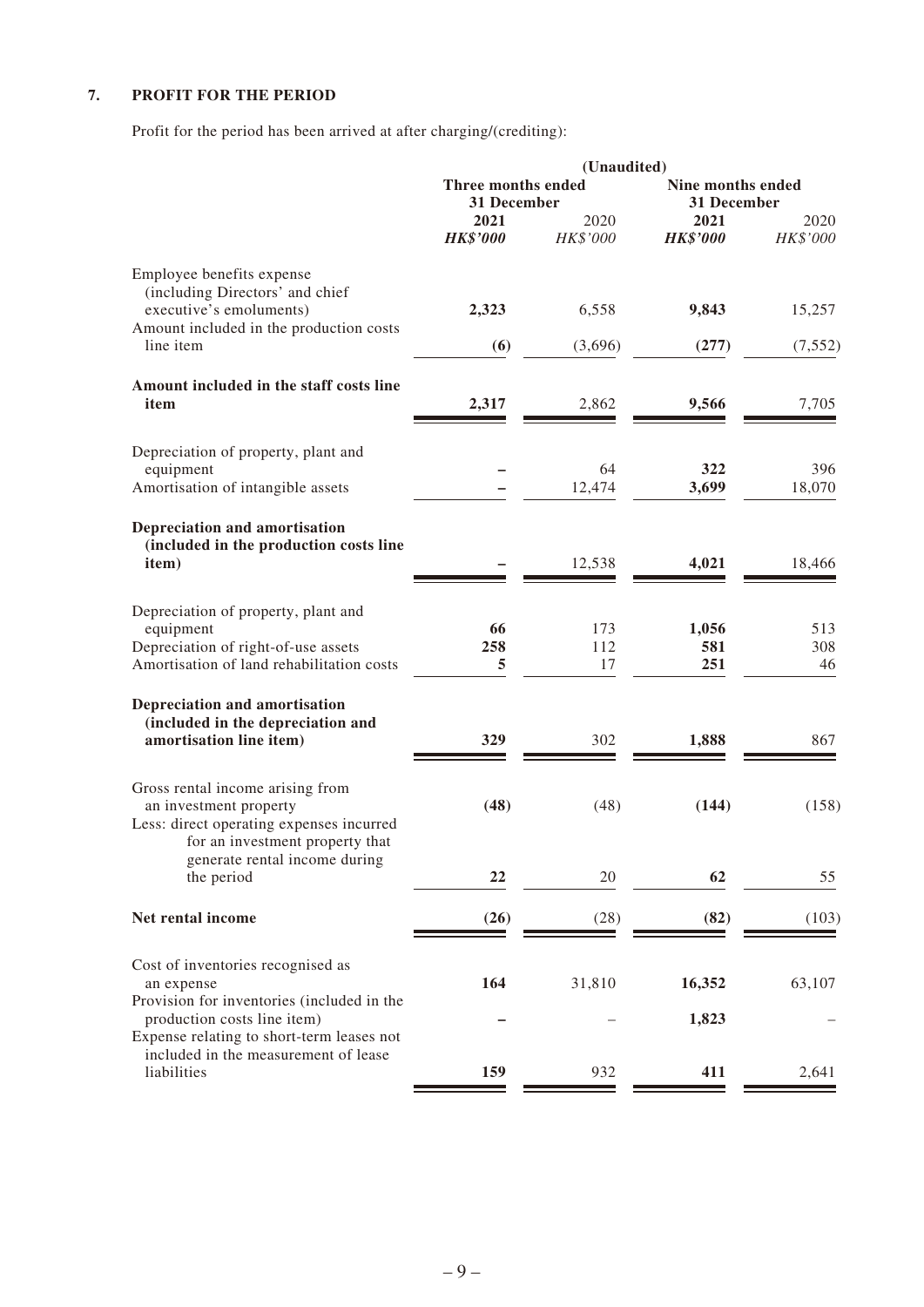#### **8. INTERIM DIVIDEND**

The Directors do not recommend the payment of an interim dividend for the nine months ended 31 December 2021 (nine months ended 31 December 2020: nil).

#### **9. EARNINGS PER SHARE**

The calculation of the basic and diluted earnings per share is based on the following data:

|                                                                                                                                 | (Unaudited)                       |               |                                  |               |  |  |
|---------------------------------------------------------------------------------------------------------------------------------|-----------------------------------|---------------|----------------------------------|---------------|--|--|
|                                                                                                                                 | Three months ended<br>31 December |               | Nine months ended<br>31 December |               |  |  |
|                                                                                                                                 | 2021                              | 2020          | 2021                             | 2020          |  |  |
| <b>Profit:</b>                                                                                                                  |                                   |               |                                  |               |  |  |
| Profit for the period<br>attributable to owners<br>of the Company for the<br>purpose of basic and<br>diluted earnings per share | HK\$6,568,000                     | HK\$2,489,000 | HK\$12,646,000                   | HK\$5,632,000 |  |  |
| Number of ordinary<br>shares:                                                                                                   |                                   |               |                                  |               |  |  |
| Weighted average number<br>of ordinary shares for<br>the purpose of basic and                                                   |                                   |               |                                  |               |  |  |
| diluted earnings per share                                                                                                      | 2,812,881,803                     | 2,812,881,803 | 2,812,881,803                    | 2,812,881,803 |  |  |

The computation of diluted earnings per share did not assume the exercise of the Company's outstanding share options since the exercise prices of those options were higher than the average market price of the shares for the three months and the nine months ended 31 December 2021 and 2020.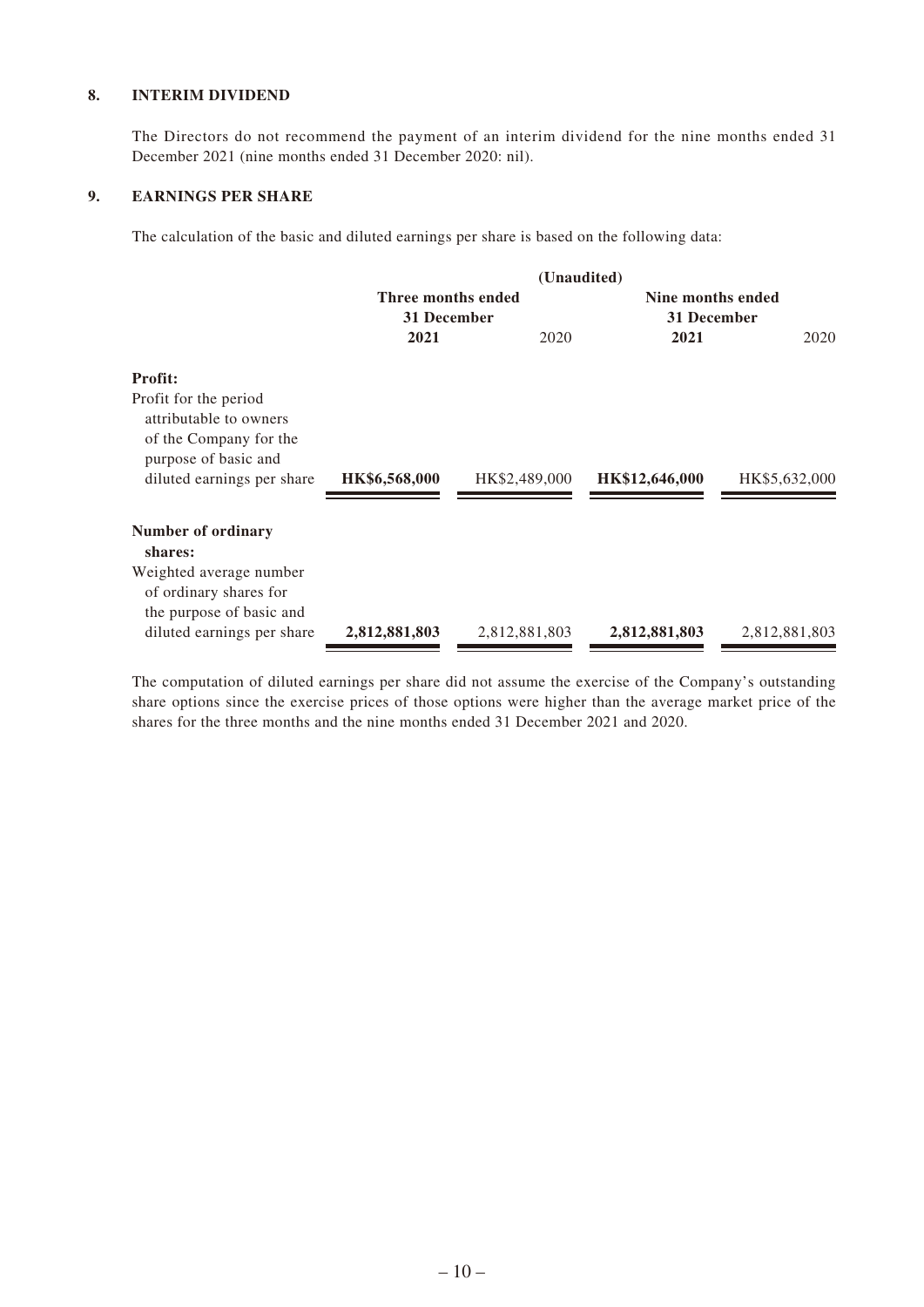#### **10. RELATED PARTY TRANSACTIONS**

Other than disclosed elsewhere in these unaudited condensed consolidated financial statements, the Group had the following significant transactions with related parties:

|                                                                              | (Unaudited)<br>Three months ended<br>31 December |                 | (Unaudited)<br>Nine months ended<br>31 December |          |
|------------------------------------------------------------------------------|--------------------------------------------------|-----------------|-------------------------------------------------|----------|
|                                                                              | 2021                                             | 2020            | 2021                                            | 2020     |
|                                                                              | <b>HK\$'000</b>                                  | <b>HK\$'000</b> | <b>HK\$'000</b>                                 | HK\$'000 |
| Rental and share of office expenses paid<br>to related companies (Note $i$ ) | 186                                              | 306             | 487                                             | 635      |
| Loan interest paid to related companies<br>(Note ii)                         | 171                                              | 171             | 509                                             | 509      |
| Purchase of goods from a related<br>company (Note iii)                       |                                                  | 14              |                                                 | 14       |
| Management fee income from an<br>associate ( <i>Note iv</i> )                |                                                  | 75              | 125                                             | 225      |
| Recharge of consultancy fee to an                                            |                                                  |                 |                                                 |          |
| associate ( <i>Note iv</i> )<br>Exploration expenses paid to a related       |                                                  |                 |                                                 | 20       |
| company (Note $v$ )                                                          | 1,644                                            |                 | 1,644                                           |          |

*Notes:*

- (i) Rental and share of office expenses in respect of the leasing of office premises were paid to related companies which are beneficially owned by Mr. Felipe Tan ("**Mr. Tan**"), an executive Director of the Company, at terms mutually agreed by both parties.
- (ii) Interest expenses in respect of loans with interest rate at 4.5% per annum were paid to related companies which are beneficially owned by Mr. Tan.
- (iii) In prior period, goods were purchased from a related company, in which Mr. Tan had equity interest more than 20%, at terms mutually agreed by both parties.
- (iv) Management fee income and recharge of consultancy fee were received from an associate, in which the Company owned a 22.53% equity interest, at terms mutually agreed by both parties.
- (v) Exploration expenses were paid to a related company, which is the non-controlling shareholder of a subsidiary of the Company, at terms mutually agreed by both parties.

#### **Compensation of key management personnel**

The key management personnel are the Directors of the Company. Details of their remuneration during the current period are set out as follows:

|                              |                 | (Unaudited)<br>Three months ended<br>31 December |                 | (Unaudited)<br>Nine months ended<br>31 December |
|------------------------------|-----------------|--------------------------------------------------|-----------------|-------------------------------------------------|
|                              | 2021            | 2020                                             | 2021            | 2020                                            |
|                              | <b>HK\$'000</b> | <i>HK\$'000</i>                                  | <b>HK\$'000</b> | HK\$'000                                        |
| Short-term employee benefits | 325             | 656                                              | 1,485           | 1,835                                           |
| Post-employment benefits     |                 | 17                                               | 19              | 53                                              |
|                              | 326             | 673                                              | 1,504           | 1,888                                           |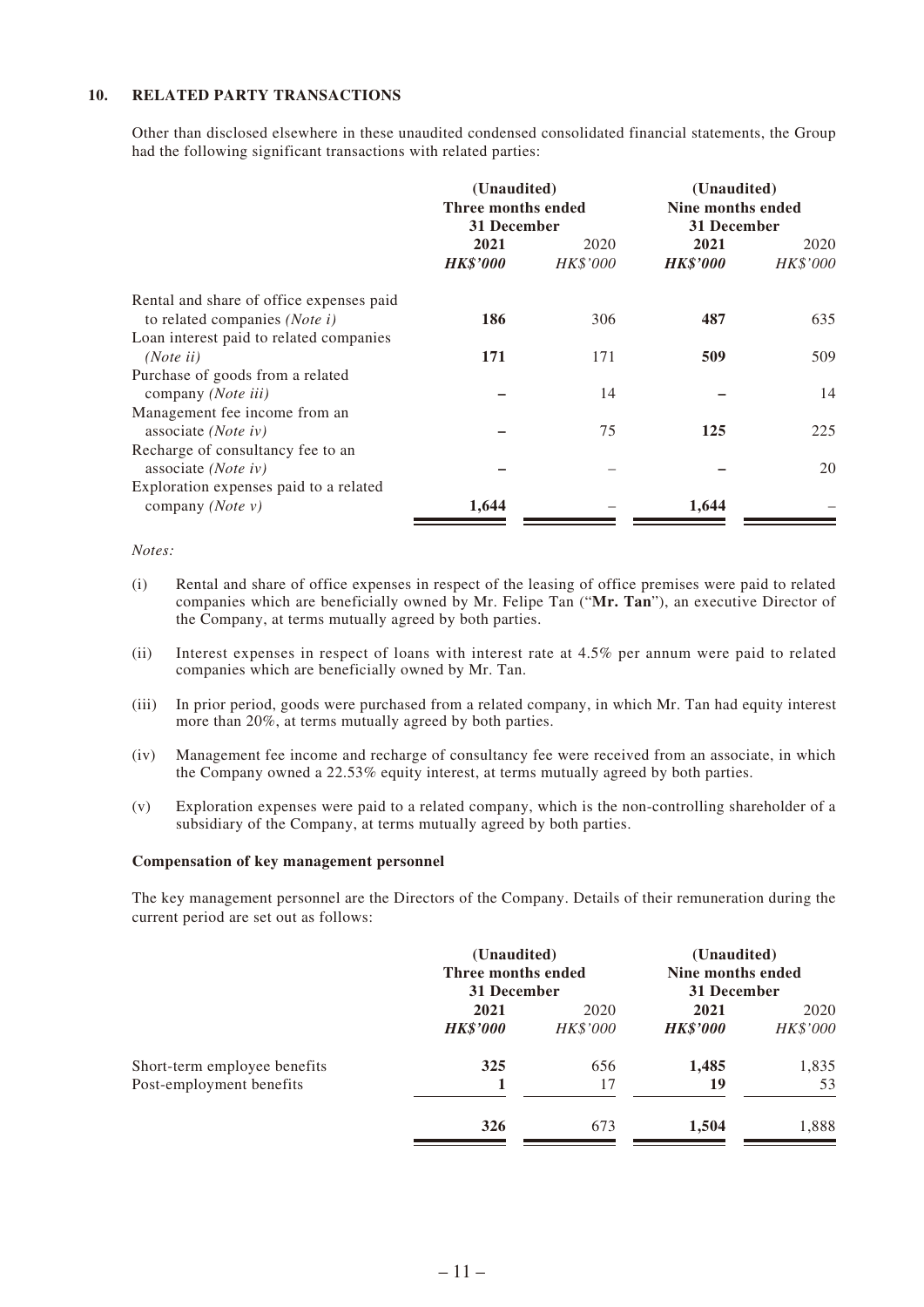### **MANAGEMENT DISCUSSION AND ANALYSIS**

### **ABOUT THE GROUP**

The Group is principally engaged in two business segments, namely (i) the Mining Business; and (ii) the Other Business.

### **BUSINESS REVIEW**

### **Mining Business**

The Mining Business primarily comprises of exploration, development and exploitation of a nickel-copper mine in the PRC. For the nine months ended 31 December 2021, the Group sold high grade nickel-copper ores as its major products under the Mining Business.

The Group recorded an increase in gross profit for the nine months ended 31 December 2021 due to the rising trend of nickel market price and the increase in average grading of high grade nickel-copper ores which lowered the processing cost. As the mineral resources of phase one of the Baishiquan Nickel-copper Mine was exhausted and all the remaining inventory had been sold in August 2021, there was no revenue from the Mining Business subsequently. The Group continued with the preparation work for the renewal of the mining license which will be expired in September 2022. For the phase two mining zone of the Baishiquan Nickel-copper Mine, we have engaged qualified professionals to prepare the supplementary detailed report with exploration work began in October 2021. For the nine months ended 31 December 2021, we have incurred approximately HK\$1.6 million (nine months ended 31 December 2020: nil) for drilling 8 surface holes of approximately 2,342 meters. In addition, the Group also paid mining royalties of approximately HK\$12.3 million for the Baishiquan Nickel-copper Mine.

For the nine months ended 31 December 2021, turnover from the sales of high-grade nickelcopper ores amounted to approximately HK\$80.6 million (nine months ended 31 December 2020: HK\$59.1 million), representing the sales of 18,046 tonnes (nine months ended 31 December 2020: 18,736 tonnes) of high-grade nickel-copper ores. For the nine months ended 31 December 2020, the Group also sold 10,661 tonnes and 806 tonnes of nickel concentrates and copper concentrates, generating revenue of approximately HK\$49.4 million and HK\$9.7 million, respectively.

In consideration of the nature and future use, obsolete items of inventories with an aggregate carrying amount of HK\$1.8 million were written off for the nine months ended 31 December 2021.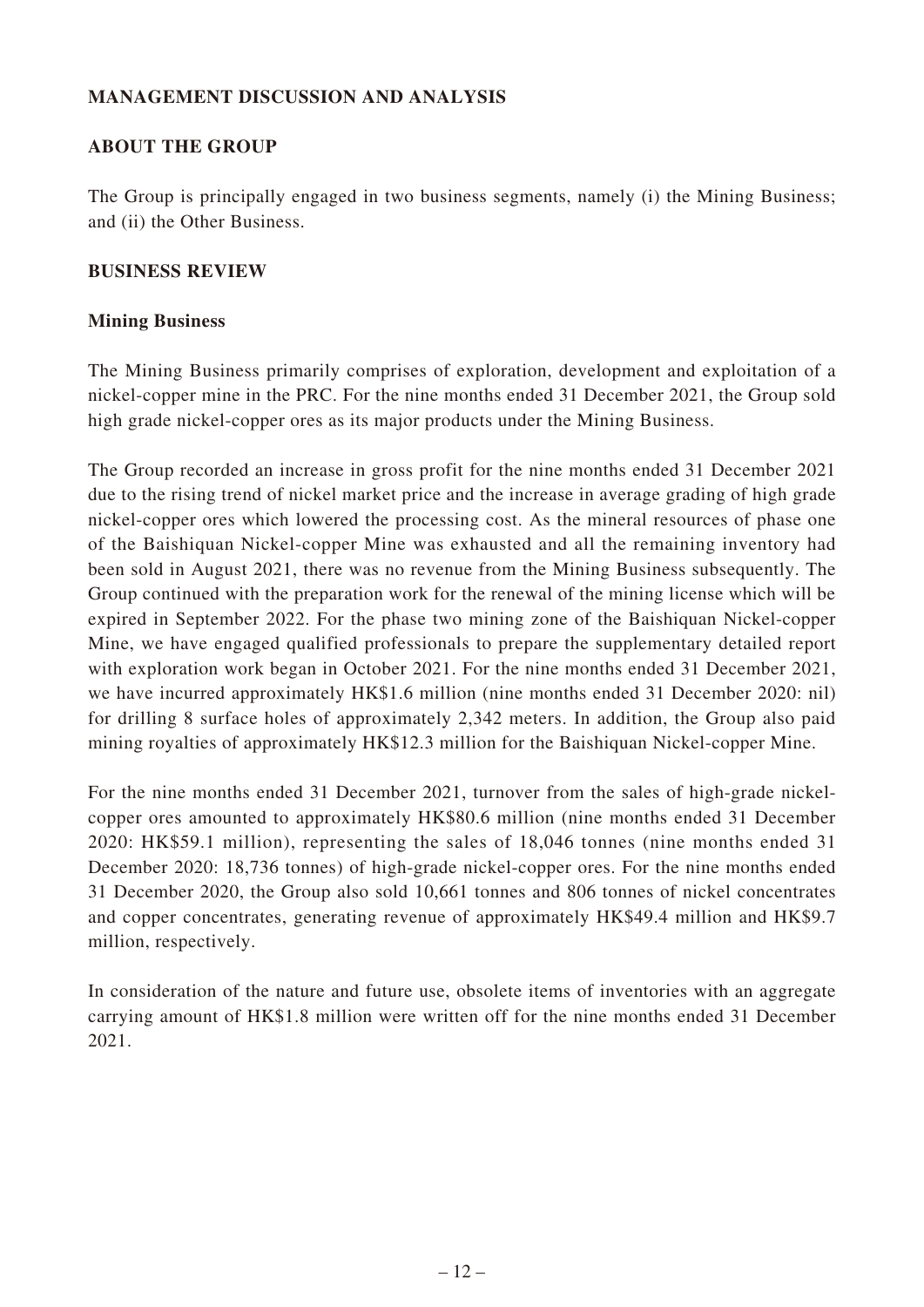#### **Other Business**

Other Business comprised of research, development and sale agency of bio and nano materials products as well as investments in startup fund, software maintenance and development services. For the nine months ended 31 December 2021, there was segment revenue of approximately HK\$0.4 million (nine months ended 31 December 2020: HK\$0.3 million) from Other Business and the segment profit was approximately HK\$0.2 million (nine months ended 31 December 2020: HK\$0.6 million). The segment profit was mainly contributed by the service fee income of HK\$0.2 million from the provision of sales agency services for bio and nano materials products.

#### **Interest in Associates**

On 18 October 2021, an independent third party ("**the Subscriber**") subscribed for 12,470 shares of CGA Holdings Limited ("**CGA Holdings**") with the subscription price payable in cash to provide funding for the proposed listing of CGA Holdings on an overseas stock exchange (the "**Subscription**"). Immediately after the Subscription, the issued shares of CGA Holdings increased from 12,980 shares to 25,450 shares, among which 12,470 shares are owned by the Subscriber, 9,090 shares are owned by Bloom Explorer, and 3,890 shares are owned by the Group, representing approximately 49.00%, 35.72% and 15.28% of the issued shares of CGA Holdings respectively. Accordingly, CGA Holdings ceased to be an associate of the Group and was accounted for as financial assets at fair value through profit or loss. The Group recorded a gain on partial disposal of an associate of approximately HK\$7.3 million upon completion of the Subscription. In the event that the listing shall be unsuccessful for any reason whatsoever by 18 April 2023, the Subscriber shall transfer all its shareholding in CGA Holdings to Bloom Explorer and the Group at a consideration of HK\$1 so as CGA Holdings shall be owned as to approximately 70.03% by Bloom Explorer and as to approximately 29.97% by the Group. Further details of the Subscription are set out in the Company's announcement dated 18 October 2021.

Pursuant to the subscription agreement dated 16 May 2018, the three founders of CGA Holdings (the "**CGA Guarantors**") guaranteed to the Group that the net profit after tax of CGA Group as shown in the audited consolidated financial statements of CGA Holdings for the years ended 31 March 2020 and 31 March 2021 shall not be in aggregate less than HK\$32,000,000 (the "**Guaranteed Profit**"). As the Guaranteed Profit are not fulfilled, the CGA Guarantors are required to pay to the Group a compensation of HK\$9,142,400 ("**Profit Guarantee Compensation**"). On 30 June 2021, the Group and the CGA Guarantors entered into a deed of settlement ("**Deed of Settlement**") in relation to the Profit Guarantee Compensation. The CGA Guarantors jointly and severally undertake to pay to the Group (a) HK\$1,000,000 upon the execution of the Deed of Settlement; (b) HK\$8,142,400 on or before 30 June 2023 or such earlier date as may be requested by the Group; and (c) a further sum accruing at the rate of 5% per annum on the outstanding amount payable by the CGA Guarantors under (b) above, calculated on the actual number of days elapsed from the date of the Deed of Settlement and up to the date of payment of such outstanding amount on the basis of a 365 day year, on the date of payment of such outstanding amount. As security for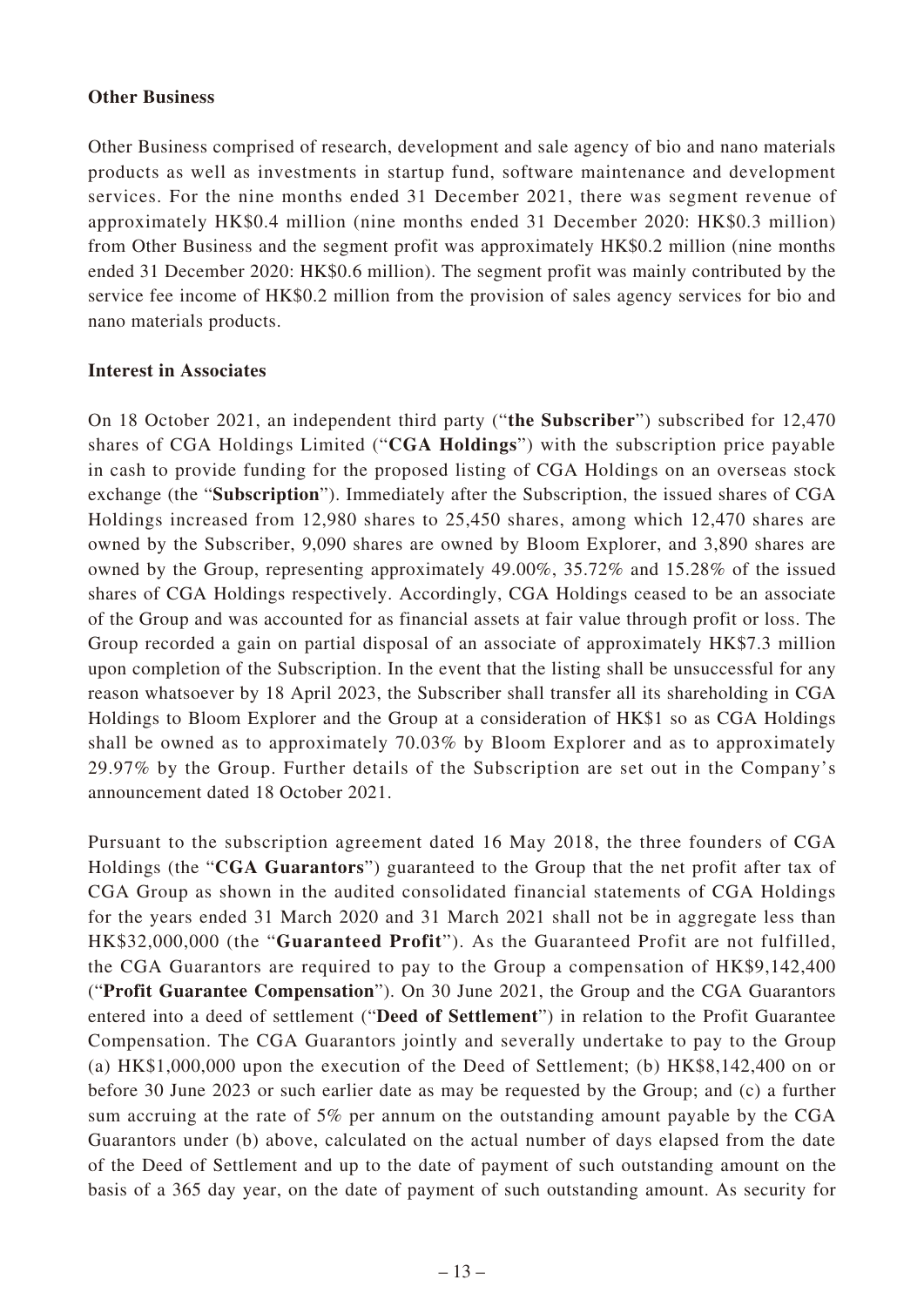the due and punctual performance of the obligations of the CGA Guarantors under the Deed of Settlement, Bloom Explorer Limited ("**Bloom Explorer**") which is wholly owned by the CGA Guarantors executed in favour of the Group a share charge in respect of 9,090 shares of CGA Holdings owned by it.

As at 31 December 2021, the Group owned 22.53% equity interests in Nano Bubble Limited which is mainly engaged in research and development for hygienic and sanitisation products, and the related solutions using the nano-ozone technology. The hydroponic machine is used for aquaculture and agriculture to enrich oxygen level in fish and vegetable cultivation media. Both the industrial hydroponic machine and nano bubble generator for domestic use are under fine tuning and expected to be released in 2022.

For the nine months ended 31 December 2021, the Group recorded share of profit of associates of approximately HK\$0.4 million (nine months ended 31 December 2020: HK\$1.3 million) which mainly derived from cash rebate of HK\$0.6 million and HK\$0.9 million received by Nano Bubble Limited and Nano Energy Limited, respectively from the Innovation and Technology Commission. Share of profit of associates in the prior period mainly derived from the CGA Group's profit arising from its disposal gain of subsidiaries related to the e-sports stadium.

# **Outlook**

In view of the rapidly worsening global epidemic situation due to the Omicron variant, 2022 continued to be year of challenge.

For the Mining Business, strong demand from both the stainless steel and battery market drove nickel price up and kept it at high level during this quarter. We are optimistic about the longterm outlook for nickel. Anticipated deficits in nickel supply and energy transition drove us to speed up the pace of the development of phase two zone of the Baishiquan Nickel-copper Mine. Our primary goal in the coming year is to complete and obtain the related government approval on our reserve report and the detailed exploration report. The Group will commence the feasibility study after the approval of the regulatory authority is obtained.

As there will be no revenue from the sale of nickel-copper products in the coming year, the Group scheduled to have metals trading in order to build a more durable source of revenue. In addition, we will further strengthen our existing business by allocating more resources to promote the sale agency and biodegradable material project as well as diversify our investment to acquire more potential projects so as to maintain a healthy financial position and financial performance.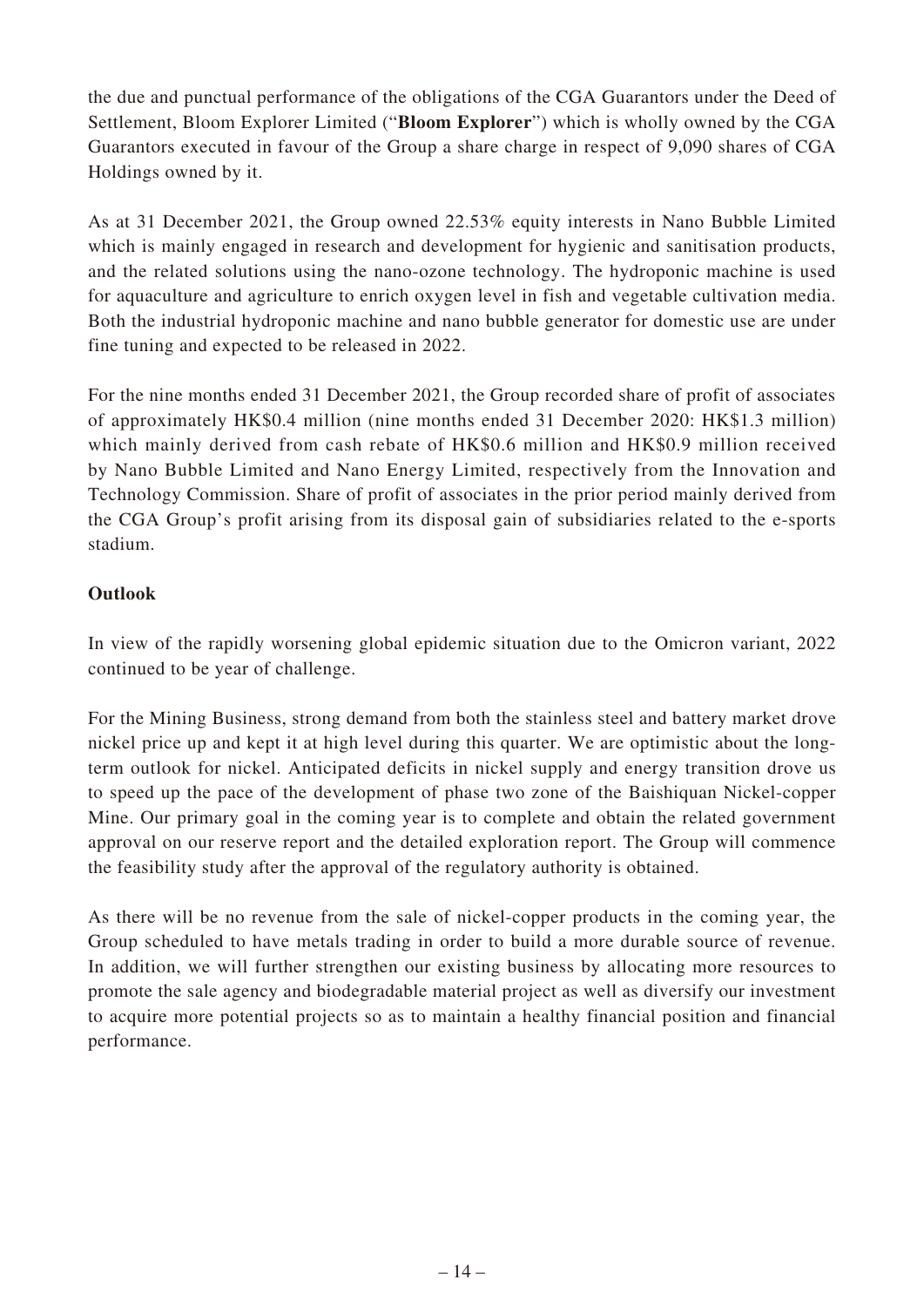### **Other Investments**

The Group owned 600,000 ordinary shares of Dragon Silver, representing approximately 8.86% of its issued share capital, at an investment cost of HK\$7,800,000. Dragon Silver is a company incorporated in Hong Kong principally engaged in trading, production, processing and investment in precious metals and nonferrous metals and related products.

Pursuant to the subscription agreement dated 29 December 2017 (as amended and supplemented by the supplemental agreement dated 24 April 2020), the founder of Dragon Silver (the "**DS Guarantor**") irrevocably guaranteed to the Group that the amount of dividends declared and paid by Dragon Silver for each of the financial years ending from 30 June 2018 to 2022 (the "**DS Relevant Years**") shall not be less than HK\$1.25 per share ("**DS Guaranteed Dividends**"). If the actual dividend paid by Dragon Silver for the DS Relevant Year is less than the DS Guaranteed Dividends, the DS Guarantor shall compensate the Group for the shortfall ("**DS Dividend Compensation Amount**").

The DS Guarantor also irrevocably guaranteed to the Group that the profit for each of the DS Relevant Years shall not be less than HK\$15,000,000 ("**DS Profit Guarantee**"). The Group and the DS Guarantor entered into a supplemental agreement on 24 April 2020 to waive the DS Profit Guarantee for the two financial years ending 30 June 2020 and 2021 and the DS Guarantor agreed to extend the DS Profit Guarantee for three additional financial years ending 30 June 2023, 2024 and 2025.

As at 30 September 2021, being the dividend payment deadline for the financial year ended 30 June 2021 ("**FY2021**") of Dragon Silver, Dragon Silver has not declared and paid any dividend to the Group. On 8 October 2021, the DS Guarantor paid to the Group the DS Dividend Compensation Amount for FY2021 of HK\$750,000. As such, the Board (including the independent non-executive Directors) considered that the obligation of the DS Guarantor in respect of the DS Guaranteed Dividend for FY2021 has been fulfilled.

Pursuant to the put option deed dated 29 December 2017, the DS Guarantor has granted to the Group the put option to sell all the 600,000 shares to him at the consideration of HK\$7,800,000 within the period from 29 December 2021 to 28 December 2022.

### **FINANCIAL PERFORMANCE REVIEW**

For the nine months ended 31 December 2021, the Group recorded turnover of approximately HK\$80.9 million (nine months ended 31 December 2020: HK\$118.5 million), representing a decrease of 32% as compared with the prior period. Turnover from the Mining Business and the Other Business amounted to HK\$80.6 million (nine months ended 31 December 2020: HK\$118.2 million) and HK\$0.4 million (nine months ended 31 December 2020: HK\$0.3 million), respectively. The decrease in turnover from the Mining Business was due to the decrease in sales quantity of nickel-copper products while the increase in turnover from the Other Business was attributable to the increase in sales agency services rendered during the period.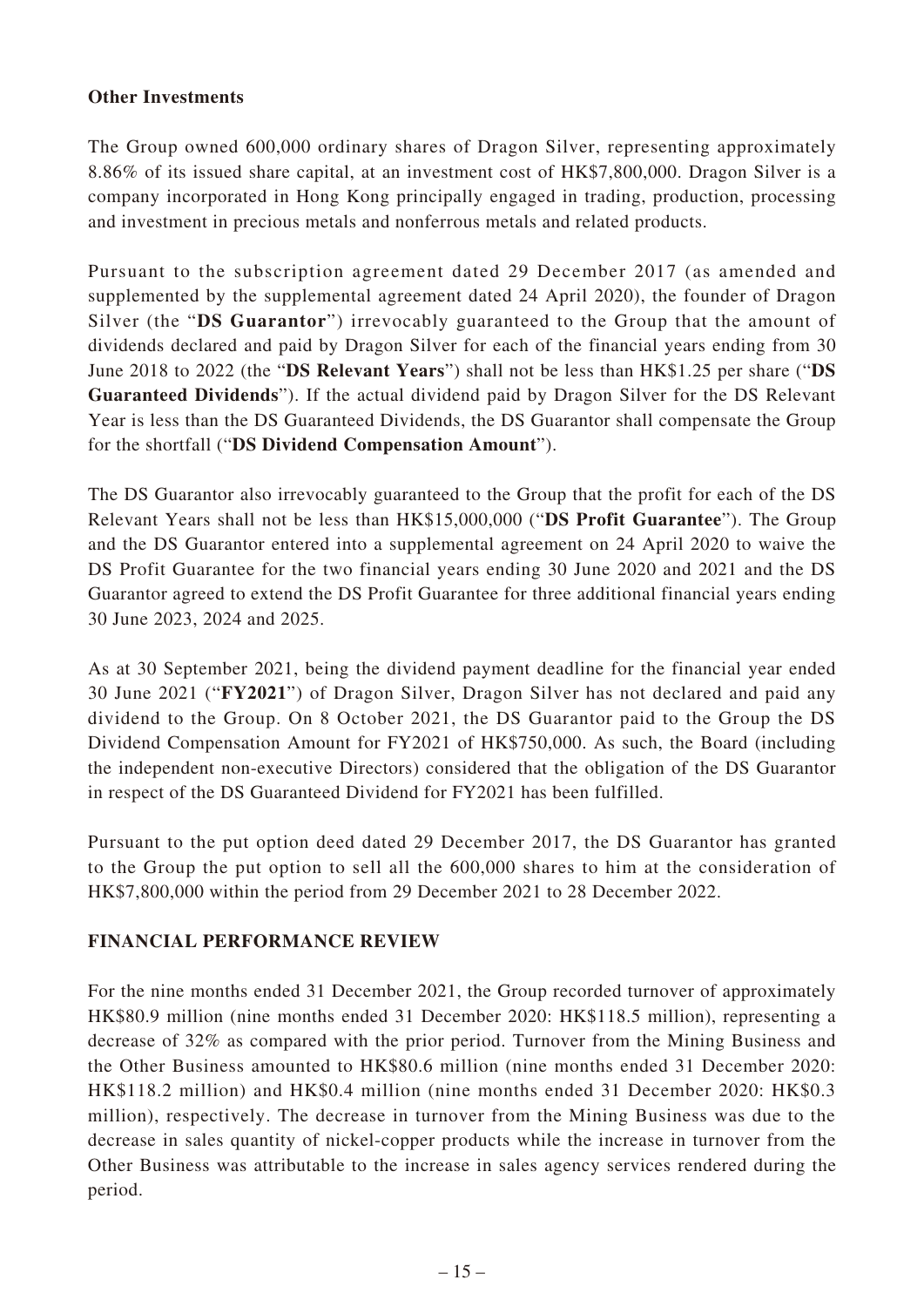For the period under review, the Group's Mining Business and Other Business recorded segment profit of HK\$45.4 million (nine months ended 31 December 2020: HK\$40.6 million) and HK\$0.2 million (nine months ended 31 December 2020: HK\$0.6 million), respectively. The increase in segment profit for the Mining Business by 12% was due to the increase in average selling price as well increase in average grading of the high-grade nickel-copper ores which lowered the average cost while the decrease in segment profit for the Other Business by 67% was due to a one-off cash rebate for research and development of HK\$0.3 million received in the prior period.

Other income and gains of approximately HK\$3.9 million for the period under review (nine months ended 31 December 2020: HK\$3.5 million) mainly represented interest income, dividend income and rental income. The increase by 11% was due to the increase in interest income generated from the increased average cash and bank balance.

For the nine months ended 31 December 2021, the Group reported share of profit of associates of approximately HK\$0.4 million (nine months ended 31 December 2020: HK\$1.3 million). The decrease in share of profit of associates was mainly due to the recognition of a gain on disposal of subsidiaries in the profit of CGA Group in the prior period.

For the nine months ended 31 December 2021, profit for the period was approximately HK\$42.6 million (nine months ended 31 December 2020: HK\$28.5 million), representing an increase by 49% as compared to the corresponding period in 2020. The increase in profit was mainly contributed by the increased segment profit from the Mining Business.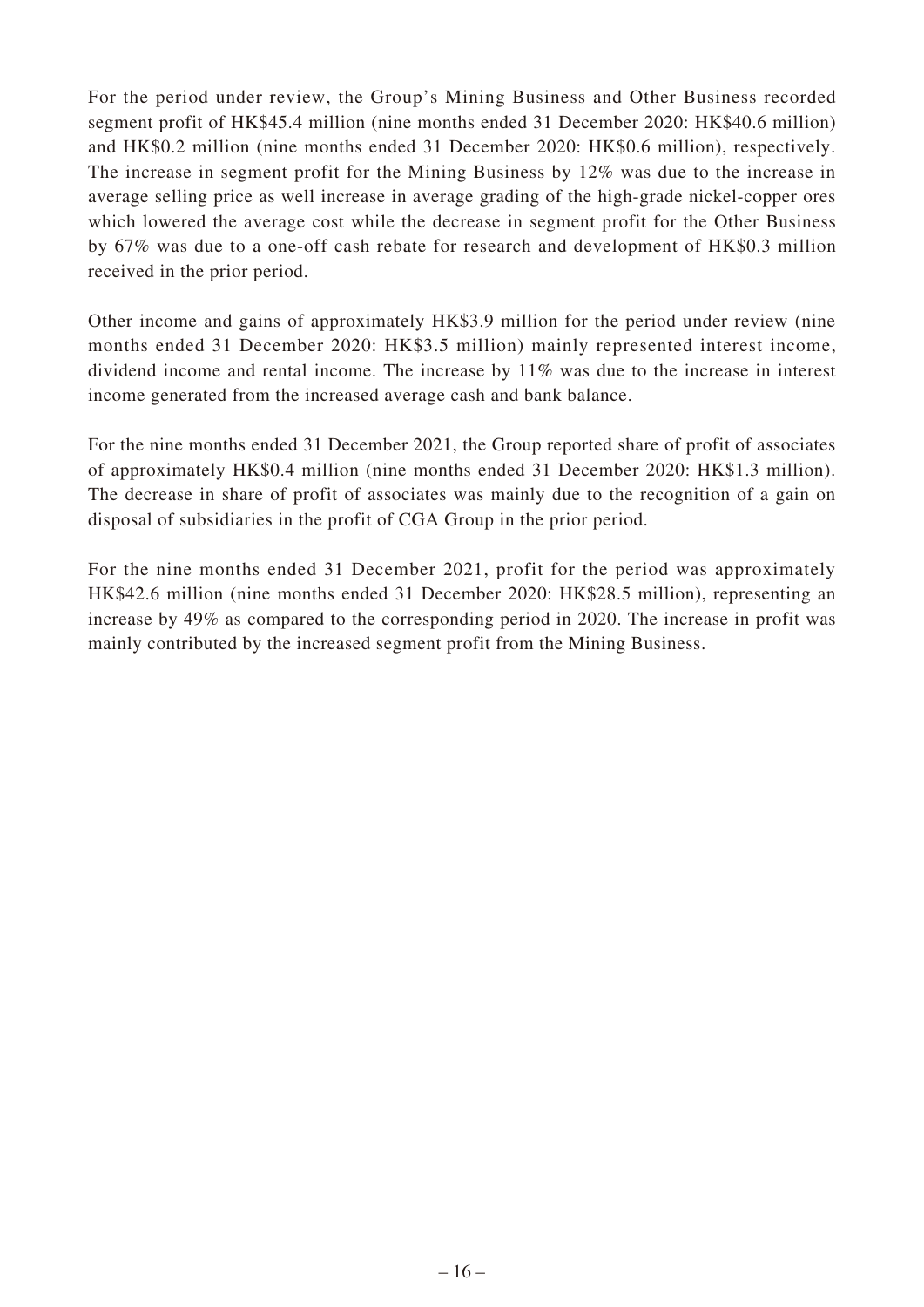### **OTHER INFORMATION**

# **DIRECTORS' AND CHIEF EXECUTIVE'S INTERESTS AND SHORT POSITIONS IN SHARES AND UNDERLYING SHARES OF THE COMPANY**

At 31 December 2021, the interests and short positions of the Directors and the chief executive of the Company and their associates in the shares, underlying shares or debentures of the Company and its associated corporations, as recorded in the register maintained by the Company pursuant to Section 352 of the Securities and Futures Ordinance ("**SFO**"), or otherwise notified to the Company and the Stock Exchange pursuant to Rule 5.46 of the GEM Listing Rules, were as follows:

#### **Long positions**

| Number of ordinary shares<br>held in the capacity of |                            |                                  |                                  |                               |  |  |
|------------------------------------------------------|----------------------------|----------------------------------|----------------------------------|-------------------------------|--|--|
| <b>Name of Directors</b>                             | <b>Beneficial</b><br>owner | <b>Controlled</b><br>corporation | <b>Total number</b><br>of shares | Percentage of<br>shareholding |  |  |
| <b>Executive Director</b>                            |                            |                                  |                                  |                               |  |  |
| Felipe TAN                                           | 159,128,000                | 678,074,400*                     | 837,202,400                      | 29.76%                        |  |  |
| <b>Independent Non-Executive Directors</b>           |                            |                                  |                                  |                               |  |  |
| CHAN Choi Ling<br>LAM Kwai Yan                       | 1,200,000<br>1,200,000     | $\qquad \qquad -$                | 1,200,000<br>1,200,000           | $0.04\%$<br>$0.04\%$          |  |  |

#### *(a) Interests in the shares of the Company*

\* The shares were held by Starmax Holdings Limited ("**Starmax**") which is beneficially owned by Mr. Felipe Tan. By virtue of the SFO, Mr. Felipe Tan is deemed to have interests in the shares held by Starmax.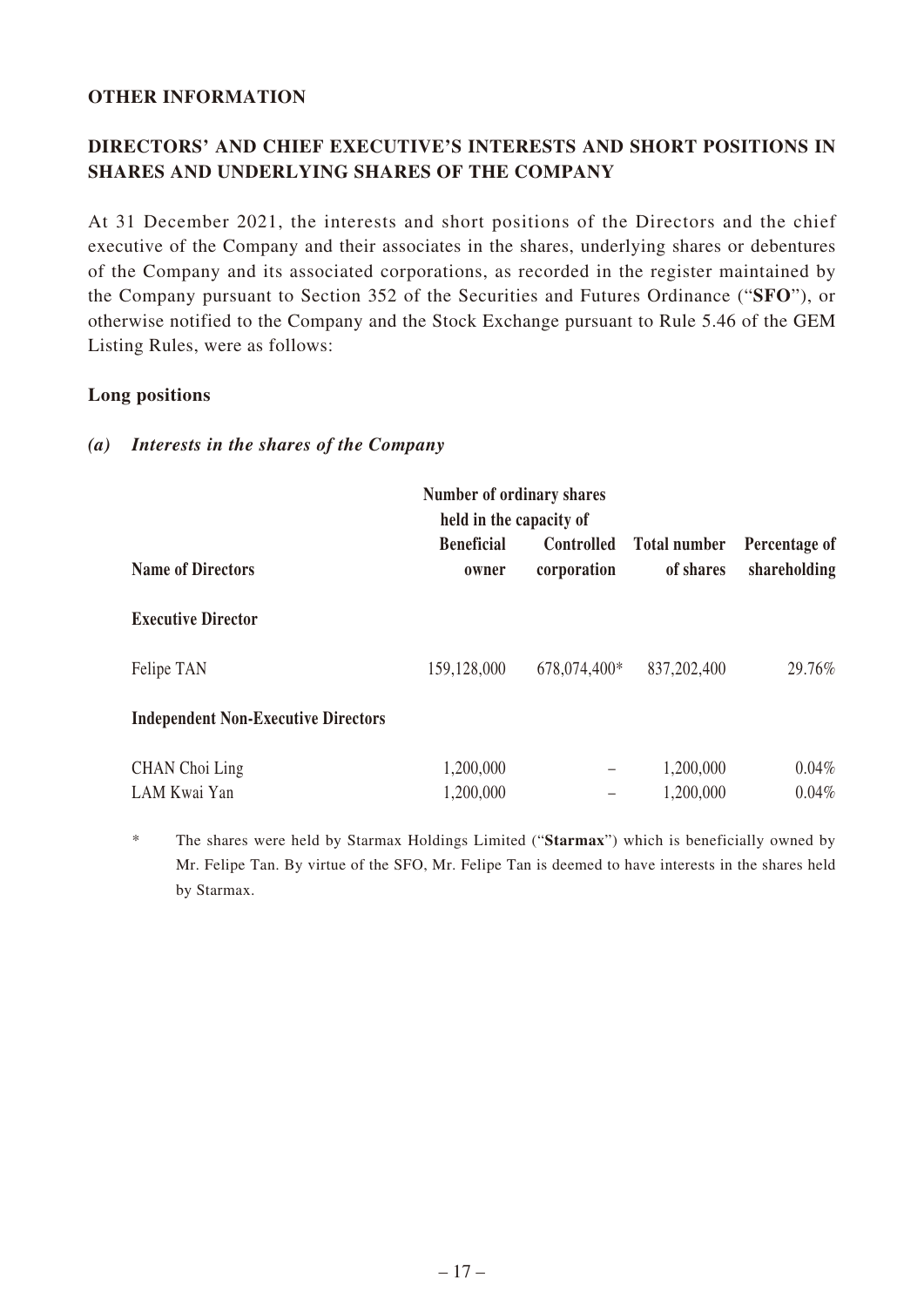# *(b) Interests in shares of associated corporation of the Company*

| Name of<br><b>Director</b> | Name of associated<br>corporation                                                      | Capacity                              | Number of<br>shares/<br>registered<br>capital | Percentage of<br>interest in the<br>registered<br>capital of the<br>associated<br>corporation |
|----------------------------|----------------------------------------------------------------------------------------|---------------------------------------|-----------------------------------------------|-----------------------------------------------------------------------------------------------|
| Felipe TAN                 | Goffers Management<br>Limited                                                          | Interest of controlled<br>corporation | 200                                           | 49%                                                                                           |
|                            | Goffers Resources Limited                                                              | Interest of controlled<br>corporation | 1,000                                         | 100%                                                                                          |
|                            | Kangshun HK Limited                                                                    | Interest of controlled<br>corporation | 1,000                                         | 100%                                                                                          |
|                            | 新疆天目礦業資源開發有限<br>公司 Xinjiang Tianmu<br><b>Mineral Resources</b><br>Development Co. Ltd. | Interest of controlled<br>corporation | RMB36,000,000                                 | 51%                                                                                           |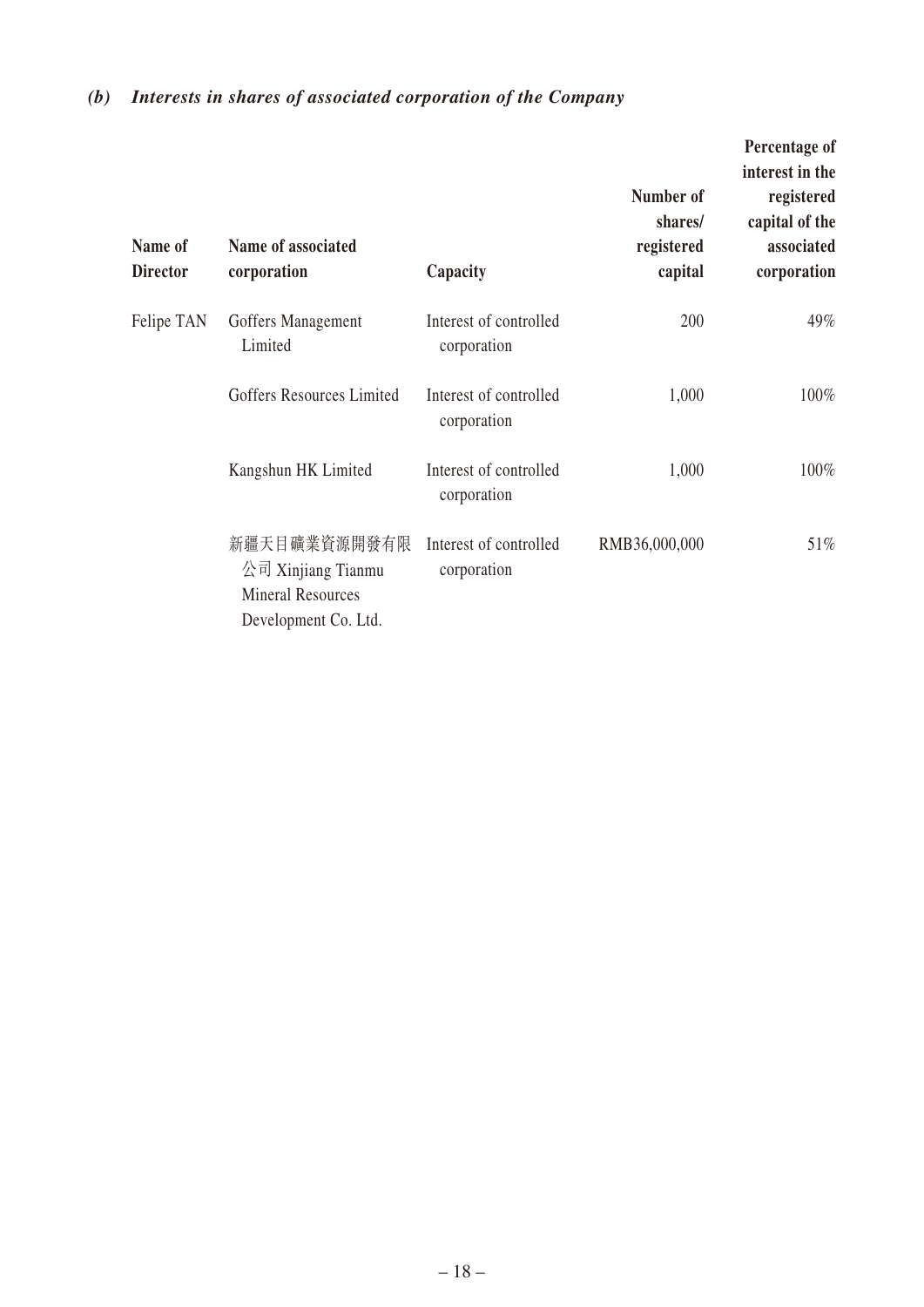# *(c) Options to subscribe for ordinary shares of the Company*

Particulars of the Directors' interests in share options to subscribe for shares in the Company pursuant to the Company's 2013 Share Option Scheme were as follows:

|                                            | <b>Vesting and</b> |                              |                       |                |                   | Number of share options and underlying shares |                |
|--------------------------------------------|--------------------|------------------------------|-----------------------|----------------|-------------------|-----------------------------------------------|----------------|
| Name of                                    |                    | exercisable                  | <b>Exercise price</b> | Outstanding at | During the period |                                               | Outstanding at |
| <b>Directors</b>                           | Date of grant      | period                       | per share<br>HK\$     | 01.04.2021     | Cancelled         | Lapsed                                        | 31.12.2021     |
| <b>Executive Directors</b>                 |                    |                              |                       |                |                   |                                               |                |
| Felipe TAN                                 | 02.03.2017         | $02.03.2017 -$<br>01.03.2027 | 0.1080                | 2,000,000      |                   |                                               | 2,000,000      |
| LAU Yun Fong<br>Carman*                    | 03.10.2013         | $03.10.2013 -$<br>02.10.2023 | 0.1435                | 2,075,676      |                   | (2,075,676)                                   |                |
|                                            | 17.02.2014         | 17.02.2014-<br>16.02.2024    | 0.1329                | 415,135        |                   | (415, 135)                                    |                |
|                                            | 02.03.2017         | 02.03.2017-<br>01.03.2027    | 0.1080                | 1,000,000      | $\overline{a}$    | (1,000,000)                                   |                |
| Ronald TAN                                 | 02.03.2017         | 02.03.2017-<br>01.03.2027    | 0.1080                | 2,000,000      |                   |                                               | 2,000,000      |
| <b>Independent Non-Executive Directors</b> |                    |                              |                       |                |                   |                                               |                |
| CHAN Choi Ling 02.03.2017                  |                    | $02.03.2017 -$<br>01.03.2027 | 0.1080                | 1,000,000      |                   |                                               | 1,000,000      |
| LAM Kwai Yan                               | 02.03.2017         | $02.03.2017 -$<br>01.03.2027 | 0.1080                | 1,000,000      |                   |                                               | 1,000,000      |
| TSANG Wai Chun 02.03.2017<br>Marianna      |                    | $02.03.2017 -$<br>01.03.2027 | 0.1080                | 1,000,000      |                   |                                               | 1,000,000      |
|                                            |                    |                              |                       | 10,490,811     | $\overline{a}$    | (3,490,811)                                   | 7,000,000      |

\* Ms. Lau Yun Fong Carman resigned as an executive Director of the Company on 31 August 2021.

*Notes:*

- 1. No share options have been granted under the share option schemes during the nine months ended 31 December 2021 (2020: nil).
- 2. No share options granted under the share option schemes were exercised during the nine months ended 31 December 2021 (2020: nil).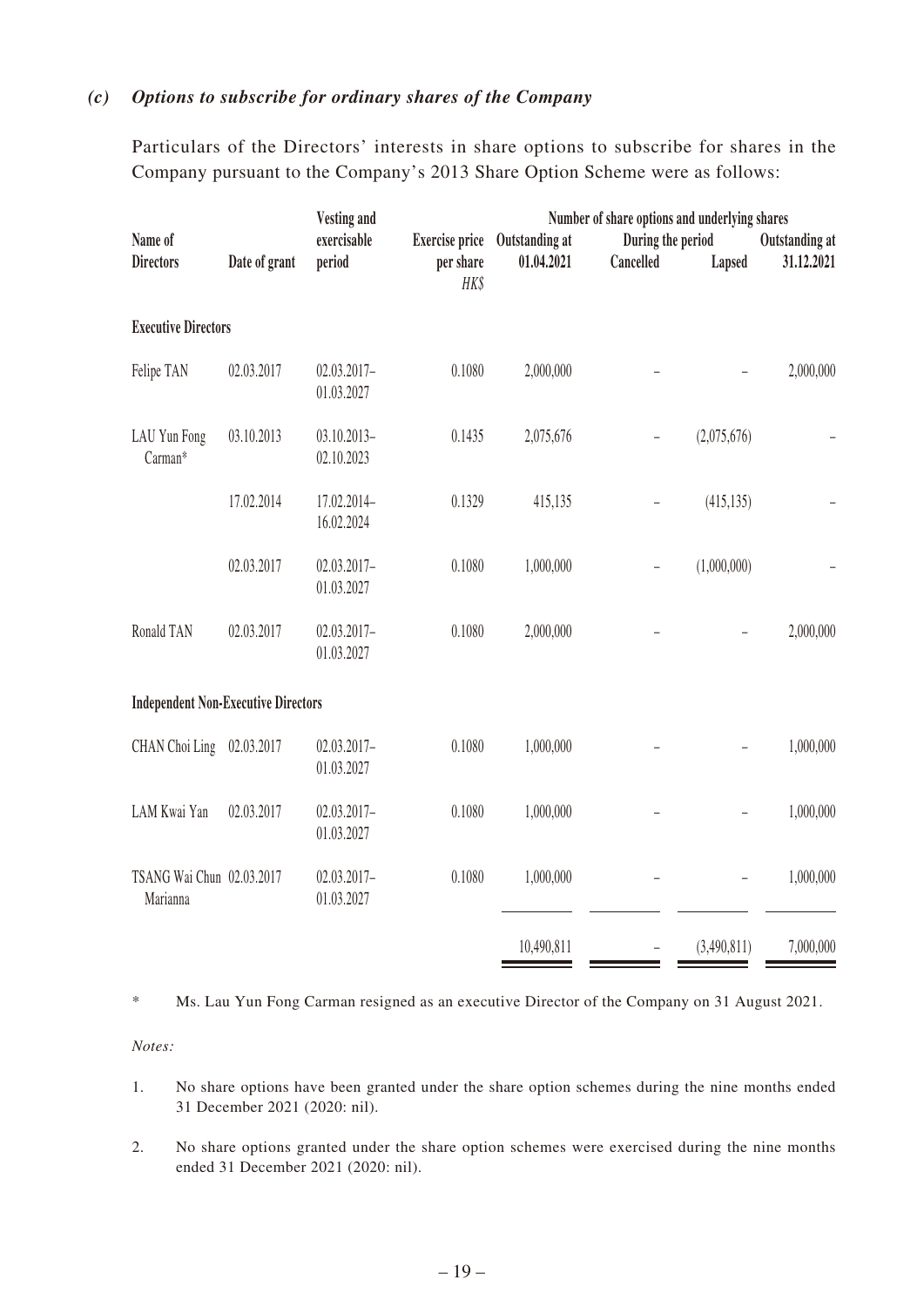Save as disclosed above, at 31 December 2021, none of the Directors or chief executive or any of their respective associates had any interests or short positions in the shares, underlying shares or debentures of the Company or its associated corporations which fall to be notified to the Company and the Stock Exchange pursuant to Part XV of the SFO, or which were required, pursuant to Section 352 of the SFO, to be entered in the register referred to therein or which were required to be notified to the Company and the Stock Exchange pursuant to Rule 5.46 of the GEM Listing Rules.

### **SUBSTANTIAL SHAREHOLDERS' INTERESTS AND SHORT POSITIONS IN SHARES AND UNDERLYING SHARES**

As at 31 December 2021, the register maintained by the Company pursuant to Section 336 of the SFO shows that other than the interests disclosed above in respect of certain Directors and the chief executive, the following shareholders had notified the Company of relevant interest in the issued share capital of the Company.

|                           |                            |                                                        |              |              | Percentage of<br>the issued<br>share capital |
|---------------------------|----------------------------|--------------------------------------------------------|--------------|--------------|----------------------------------------------|
| Name of<br>substantial    |                            | Number of shares or underlying shares held<br>Ordinary | <b>Share</b> |              | as at<br>31 December                         |
| shareholders              | <b>Nature of interests</b> | shares                                                 | options      | <b>Total</b> | 2021                                         |
| Starmax Holdings Limited* | Beneficial owner           | 678,074,400                                            |              | 678,074,400  | 24.11%                                       |

\* Starmax is beneficially owned by Mr. Felipe Tan.

Saved as disclosed above, as at 31 December 2021, the Company has not been notified by any persons (other than the Directors) who has interests or short positions in the Shares or underlying Shares of the Company which would fall to be notified to the Company and the Stock Exchange pursuant to Part XV of the SFO, or which were required, pursuant to section 336 of the SFO, to be recorded in the register referred to therein.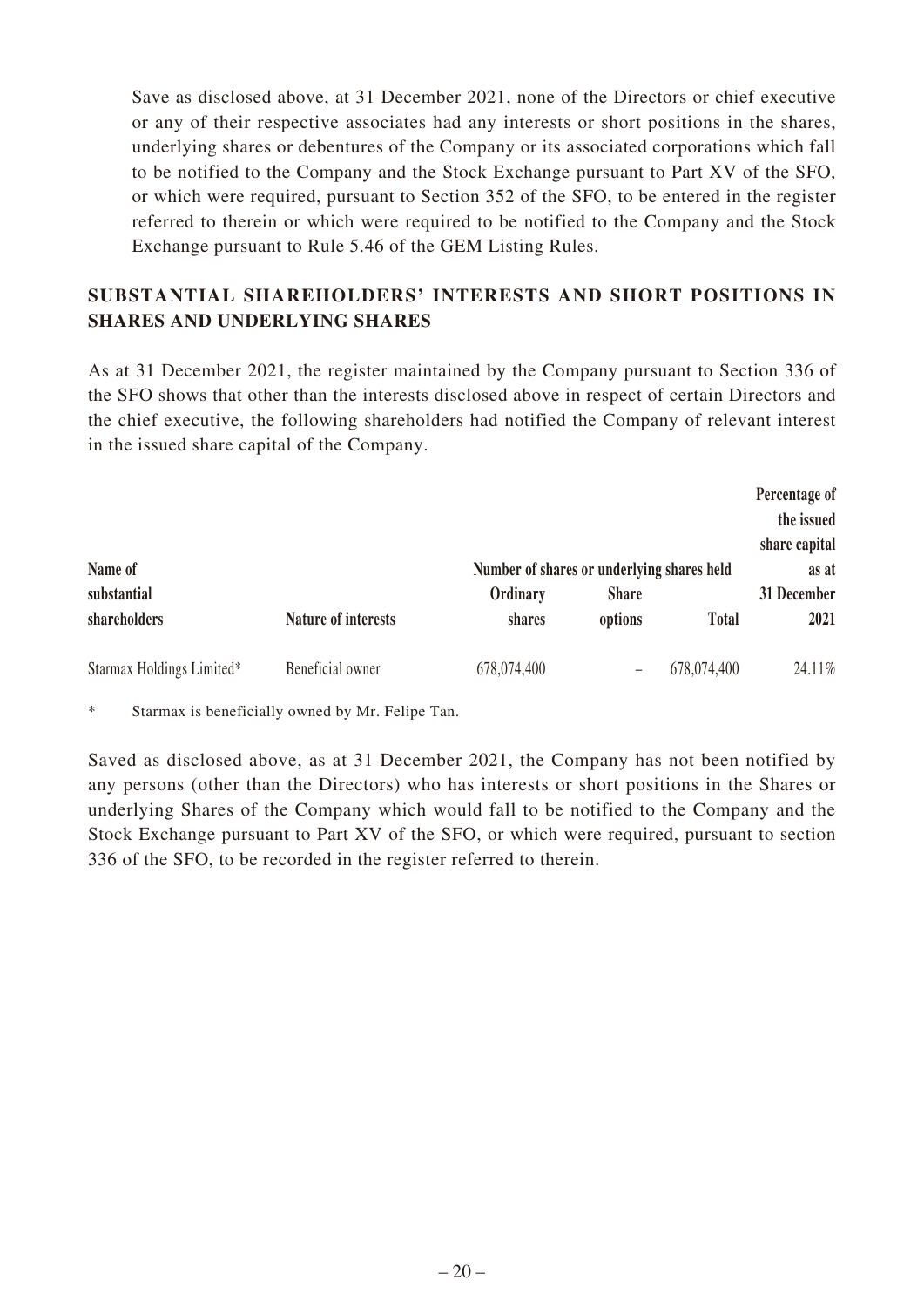### **COMPETING INTEREST**

Mr. Felipe Tan holds shareholding and directorship in GobiMin Inc., the shares of which are listed on the TSX Venture Exchange (symbol: GMN). Its subsidiaries are principally engaged in investment in equity, debt or other securities as well as direct ownership stakes in projects, including a gold mine in Xinjiang, PRC whereas the Mining Business of the Group involved a nickel-copper mine. In this regard, Mr. Felipe Tan is considered to have interests in business which might compete, either directly or indirectly with the businesses of the Group.

The abovementioned competing business is operated and managed by a company with independent management. In addition, the Board is independent from the board of the abovementioned company.

Accordingly, the Group is therefore capable of carrying on business independently and at arm's length from the said competing business.

### **PURCHASE, SALE OR REDEMPTION OF THE COMPANY'S LISTED SECURITIES**

During the period under review, neither the Company nor any of its subsidiaries purchased, sold or redeemed any of the Company's listed securities.

### **AUDIT COMMITTEE**

The primary duties of the audit committee are to review and supervise the financial reporting process, internal control and risk management systems of the Group.

Under the terms of reference of the audit committee, the committee is required, amongst other things, to oversee the relationship with the external auditors, review the Group's consolidated financial statements and annual report and accounts, half-year report and quarterly reports and the connected transactions, monitor compliance with statutory and GEM Listing Rules requirements, review the scope, extent and effectiveness of the activities of the Group's internal control, engage independent legal and other advisers as it determines is necessary and perform investigations.

The Group has designated staff with relevant experience and knowledge to oversee the internal control and internal audit function. The designated staff regularly (i) evaluates with the senior management on the risk assessment and risk mitigation measures; (ii) assesses the effectiveness of the internal control and risk management systems and ensure they are properly followed; and (iii) submits periodical reports to the audit committee for review and approval.